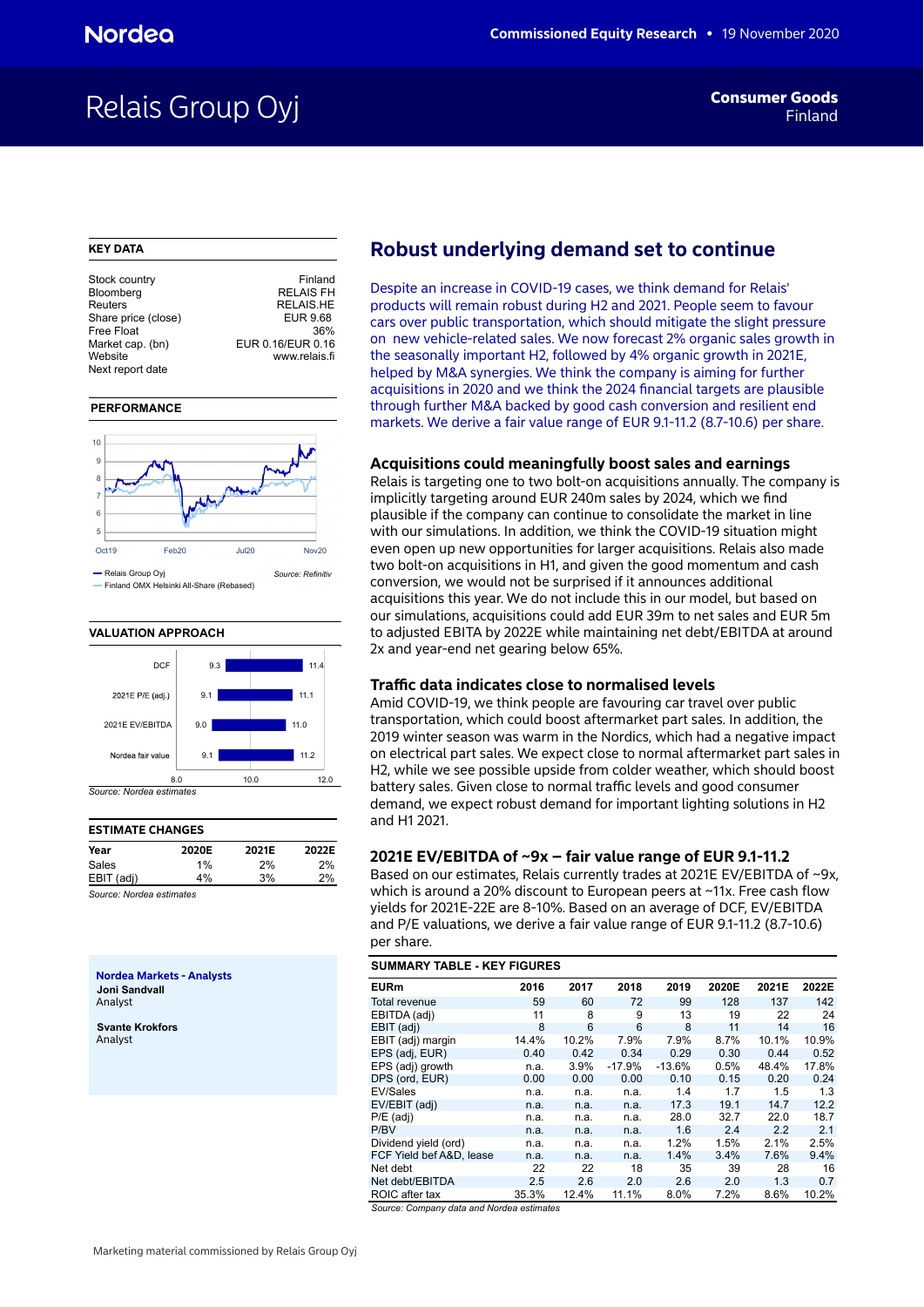# **Traffic levels remain above spring levels**

In this section, we examine traffic levels and car usage in Relais' main markets. We find that people's use of their own cars has remained close to normal levels during autumn despite increased COVID-19 cases and that people have favoured car travel over public transportation. The start of the winter season has so far been warm, as it was in 2019, while the possibility of colder weather could boost Relais' sales because of increased demand for batteries and other electric parts. We note that H2 is the most important part of the year for higher-margin lighting solutions.

# **Traffic levels close to normal levels**

Traffic levels have normalised... Looking at data for Relais' key markets, we conclude that traffic levels are higher than in the spring and close to normal. Tom Tom traffic data indicates that in Finland, traffic levels have remained fairly normal outside of the capital region while in Sweden the recent uptick in COVID-19 cases has somewhat burdened traffic levels in major cities.



*Source: Tom Tom and Nordea*







*Source: Tom Tom and Nordea*





...which should support demand for car services We argue that traffic data is a good indicator of economic activity. In addition, the need for car services is highly correlated with kilometres driven and it drives Relais' spare part sales. Based on Google mobility data and Nordea card data, we see that people have been favouring passenger cars over public transportation. This could boost used car sales as families may need second cars in order to avoid public transportation. When looking at new and used car sales in Finland, sales of used cars recovered quickly and have remained solid, while sales of new cars are lagging below last year's levels.

*Source: Google*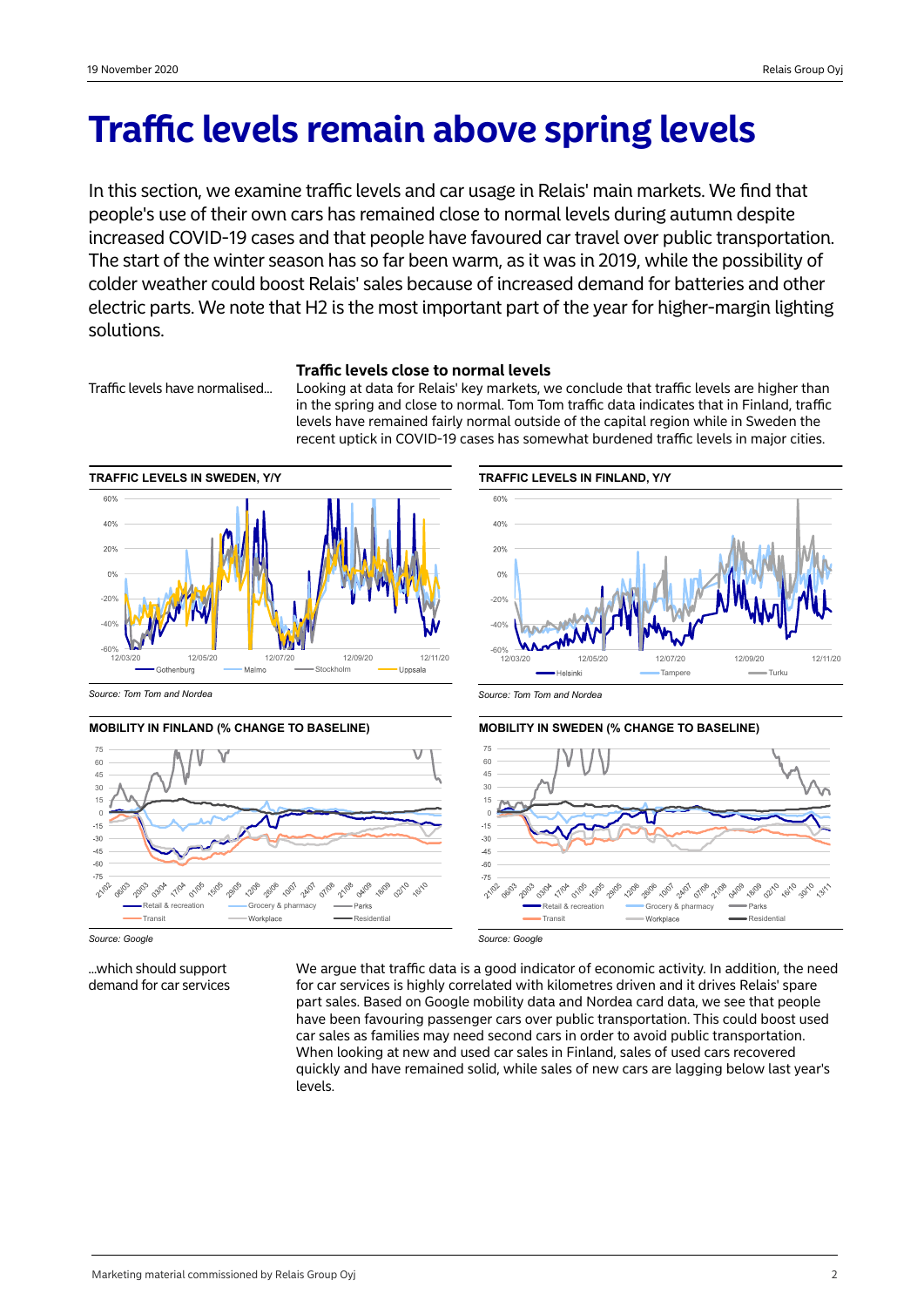

*Source: The Finnish Information Centre of Automobile Sector and Nordea*

*Source: Statistics Finland and Nordea*

We also look at the use of the main roads in Finland in 2020. Overall traffic levels on the main roads dropped 34% y/y in April, while data from October shows that overall usage of main roads is down some 6% y/y. Slightly lower usage of main roads after the summer season is most likely due to COVID-19-driven remote working and more layoffs. We note, however, that current traffic levels are clearly higher than during the spring and we do not expect a similar y/y drop in traffic as seen then.



*Source: The Finnish Transport Infrastructure Agency and Nordea*

#### **A cold winter could boost sales of electric parts**

Lighting solutions are important for Relais, with higher sales in the latter part of the year. We think that good demand for used cars and a relative increase in trips conducted with passenger cars could boost lighting solutions sales in H2. In addition, Relais specialises in electric parts, which also see higher demand during cold weather. The start of the 2019 winter season was warm, followed by a warm winter in the Nordics. If this winter is colder, we could see significantly higher demand for batteries.

When thinking about new car-related equipment sales, we note somewhat lower registration figures y/y, although when comparing to the spring, we conclude that the level is closer to normal. On the other hand, sales of recreational vehicles have been boosted by COVID-19, which could mitigate the impact on the commercial vehicle side.

H2 should face slight tailwinds from FX. Relais is mainly exposed to SEK, while the impact from the weak NOK is negligible on a group level.

### **Peer company Mekonomen back to organic growth**

Relais' peer company Mekonomen reported its Q3 2020 results on 6 November. Reported net sales declined 1% y/y in Q3, while on an organic basis sales increased 3% y/y. The company has seen stabilised demand and expects robust underlying demand for its products and services to continue with only a limited impact from COVID-19 as long as markets are not closed down.

Peer company Mekonomen has seen stabilising demand...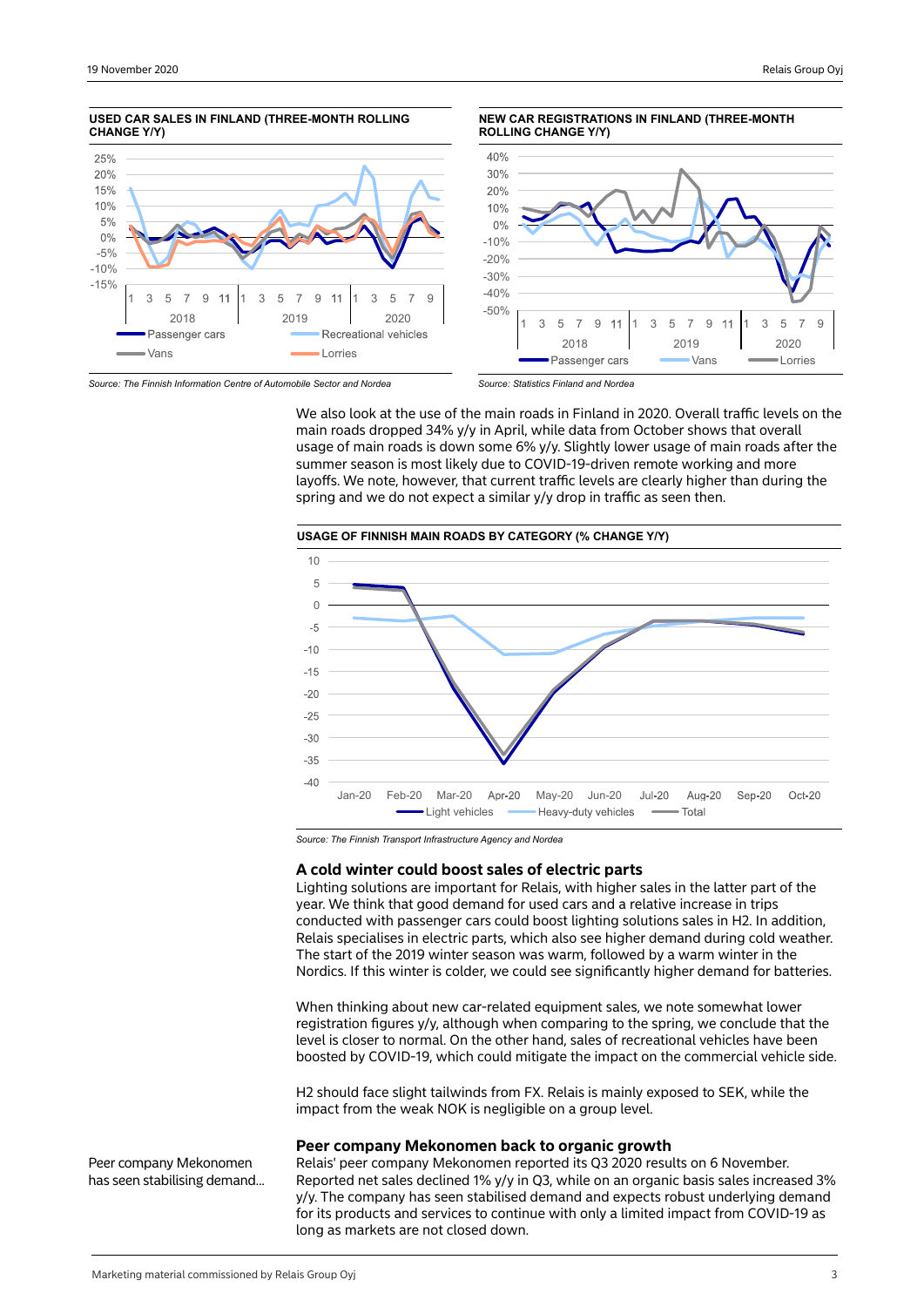...although COVID-19 creates uncertainty

Despite COVID-19-related uncertainty, we find Mekonomen's Q3 result positive for Relais as it underpins a recovery in demand. In addition, the Meca/Mekonomen business unit reported an unchanged gross margin in Q3 due to price increases, indicating easier price competition. We note that Relais is not exposed to retail channels.

### **We expect normalising sales in H2 2020**

We expect normalising sales for Relais in H2 2020. Weak new car sales could hamper equipment sales, while good demand for used cars should support demand for aftermarket parts and lighting solutions. We forecast 2% y/y organic sales growth in H2 2020, while we forecast 12% reported sales growth driven by two acquisitions in H1. We think car services have normalised, and if the trend towards passenger cars over public transportation continues, we could see an even stronger boost in sales. The latest Nordea card data indicates that, when adjusted for lower fuel prices, fuel dispensing in Finland has remained stable y/y after the summer season. Card spend on public transportation, on the other hand, is currently down 30-40% y/y after COVID-19 cases started to increase after a calm summer.









*Source: Statistics Finland and Nordea*

### **We are 1-4% above consensus on adjusted EBITA for 2020E-22E**

We are fairly in line with Refinitiv consensus on sales, and 1-4% above on adjusted EBITA for 2020E-22E. On dividend per share, we are 13-25% below for 2020E-22E, most likely due to the company's financial agreement, which limits annual dividend payments to EUR 4m. We see a high likelihood that the company would renegotiate its financial agreement in the near term, after which we would see upward pressure on our DPS estimates.

| <b>OUR ESTIMATES VERSUS CONSENSUS</b> |                      |       |       |                            |                      |       |       |              |                      |                   |                   |                   |
|---------------------------------------|----------------------|-------|-------|----------------------------|----------------------|-------|-------|--------------|----------------------|-------------------|-------------------|-------------------|
|                                       |                      |       |       | <b>Consensus estimates</b> |                      |       |       | Difference % |                      |                   |                   |                   |
| <b>EURm</b>                           | H <sub>2</sub> 2020E | 2020E | 2021E | 2022E                      | H <sub>2</sub> 2020E | 2020E | 2021E | 2022E        | H <sub>2</sub> 2020E | 2020E             | 2021E             | 2022E             |
| <b>Sales</b>                          | 68.7                 | 128   | 137   | 142                        | 69                   | 127   | 137   | 144          | $0\%$                | $0\%$             | 0%                | $-1%$             |
| Gross profit                          | 23.6                 | 44    | 47    | 49                         |                      | 44    | 47    | 49           |                      | 0%                | 0%                | 0%                |
| <b>Gross margin</b>                   | 34.3%                | 34.4% | 34.5% | 34.6%                      |                      | 34.6% | 34.3% | 34.1%        |                      | $-0.2$ pp         | 0.2 <sub>pp</sub> | 0.5 <sub>pr</sub> |
| Adj. EBITA                            | 11.3                 | 18.8  | 21.4  | 23.1                       | 10.6                 | 18.0  | 21.0  | 23.0         | 6%                   | 4%                | 2%                | 1%                |
| Adj. EBITA margin                     | 16.4%                | 14.7% | 15.6% | 16.3%                      | 15.5%                | 14.2% | 15.3% | 16.0%        | 0.9 <sub>pp</sub>    | 0.5 <sub>pp</sub> | 0.3 <sub>pp</sub> | 0.2 <sub>pr</sub> |
| EBITA                                 | 11.3                 | 18.8  | 21.4  | 23.1                       |                      | 18.5  | 21.0  | 23.5         |                      | 1%                | 2%                | $-2%$             |
| <b>EBITA</b> margin                   | 16.4%                | 14.7% | 15.6% | 16.3%                      |                      | 14.6% | 15.3% | 16.4%        |                      | 0.1 <sub>pp</sub> | 0.3 <sub>pp</sub> | $-0.1$ pp         |
| <b>EBIT</b>                           | 7.5                  | 11.1  | 13.8  | 15.5                       | 6.8                  | 10.5  | 12.5  | 14.5         | 9%                   | 6%                | 10%               | 7%                |
| <b>EBIT</b> margin                    | 10.9%                | 8.7%  | 10.1% | 10.9%                      | 9.9%                 | 8.3%  | 9.1%  | 10.1%        | 0.9 <sub>pp</sub>    | 0.5 <sub>pp</sub> | 0.9 <sub>pp</sub> | 0.8 <sub>pr</sub> |
| <b>PTP</b>                            | 6.6                  | 8.9   | 12.2  | 14.0                       | 6.0                  | 8.0   | 11.0  | 13.5         | 10%                  | 11%               | 11%               | 4%                |
| <b>EPS</b>                            | 0.24                 | 0.30  | 0.44  | 0.52                       | 0.22                 | 0.22  | 0.42  | 0.52         | 9%                   | 35%               | 5%                | 1%                |
| <b>DPS</b>                            | 0.15                 | 0.15  | 0.20  | 0.24                       | 0.20                 | 0.20  | 0.25  | 0.28         |                      | $-25%$            | $-20%$            | $-13%$            |

*Source: Refinitiv and Nordea estimates*

*Source: Nordea*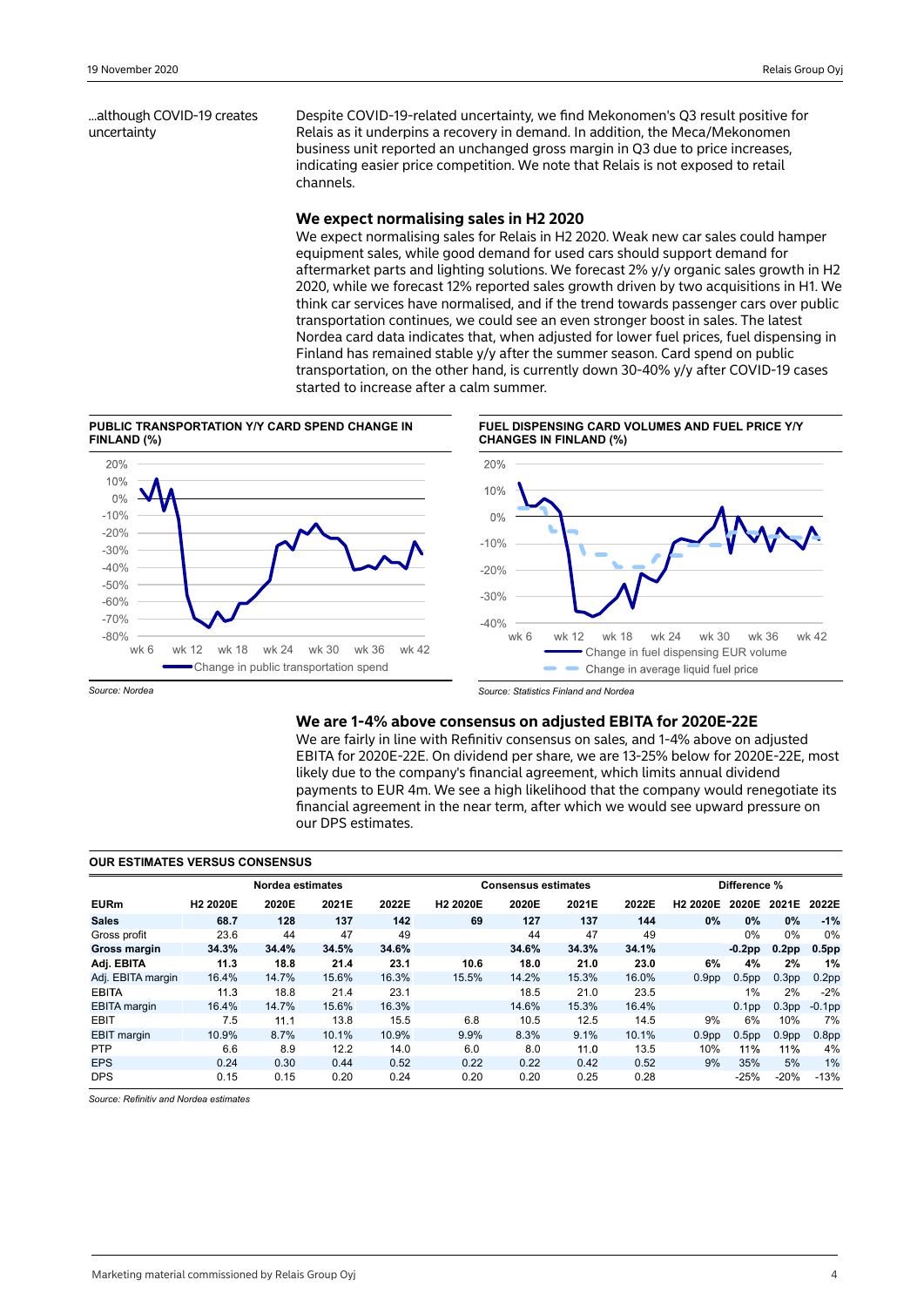# **M&A scenario**

Relais' strategy focuses on high growth via M&A; the company targets one to two acquisitions per year. Due to uncertainty regarding timing, deal size and deal valuation, we do not include M&A in our estimates. We have, however, compiled an M&A scenario in which we simulate how much Relais could potentially grow sales and EBITA via M&A without raising additional equity capital or exceeding its current covenants. The company has indicated that it has a good pipeline of potential bolt-on acquisitions, in addition to the acquisitions during the first part of 2020. With successful M&A execution, we believe Relais could reach net sales of EUR 181m by 2022, while keeping its net gearing around 65%. If the company carries out M&A in line with our simulation, we think a EUR 240m top-line target by 2024 is achievable.

The EUR 20m raised in the IPO strengthened Relais' balance sheet substantially

# **Additional debt of EUR 45m in 2020-22 for M&A**

After taking in EUR 20m in equity in its IPO in 2019, Relais has a strong balance sheet with a net gearing of 54% and cash of EUR 26m at the end of H1 2020. We believe the company could raise additional debt of EUR 45m in 2020-22 (EUR 5m in 2020 and EUR 20m in 2021-22) for M&A, while keeping its year-end net gearing below 65%. Without new debt or acquisitions, we think Relais could deleverage its balance sheet to a net gearing of ~18% by 2022.



With fully debt-financed M&A, Relais would raise its net gearing to around 65% in 2020E-22E

*Source: Company data and Nordea estimates*

# **With successful M&A, net sales could reach EUR 176m by 2022**

Assuming deal EV/EBITA multiples of 8x, M&A could increase the company's EBITA by EUR ~5m in 2022. We assume the acquired companies have an EBITA margin of 12%, implying Relais could gain additional sales of EUR 39m by 2022 based on our M&A assumptions. We estimate that Relais could realise cost synergies of EUR ~1m in 2022, assuming synergies of 4% of the acquired companies' sales spread over two years (2% in year one and 2% in year two). Our estimate does not include any costs related to the acquisitions, such as advisory fees or restructuring costs. We assume that M&A actions would be equally divided over the year, ie we model the acquisition happening in the middle of the year.

We note that our assumptions are on the conservative side when considering the latest acquisitions, and we think larger targets would command slightly higher multiples. Relais made two acquisitions in H1, of which SEC Scandinavia was acquired at  $\sim$  5.5x EV/EBITDA and TD Tunga Delar at around 7x. Relais has not indicated any direct cost synergies, although the relative cost base decreased in H1 2020, mainly due to structural changes after acquisitions in 2019-20.

Relais could increase net sales by around EUR 39m by 2022 with acquisitions and without stretching its balance sheet too much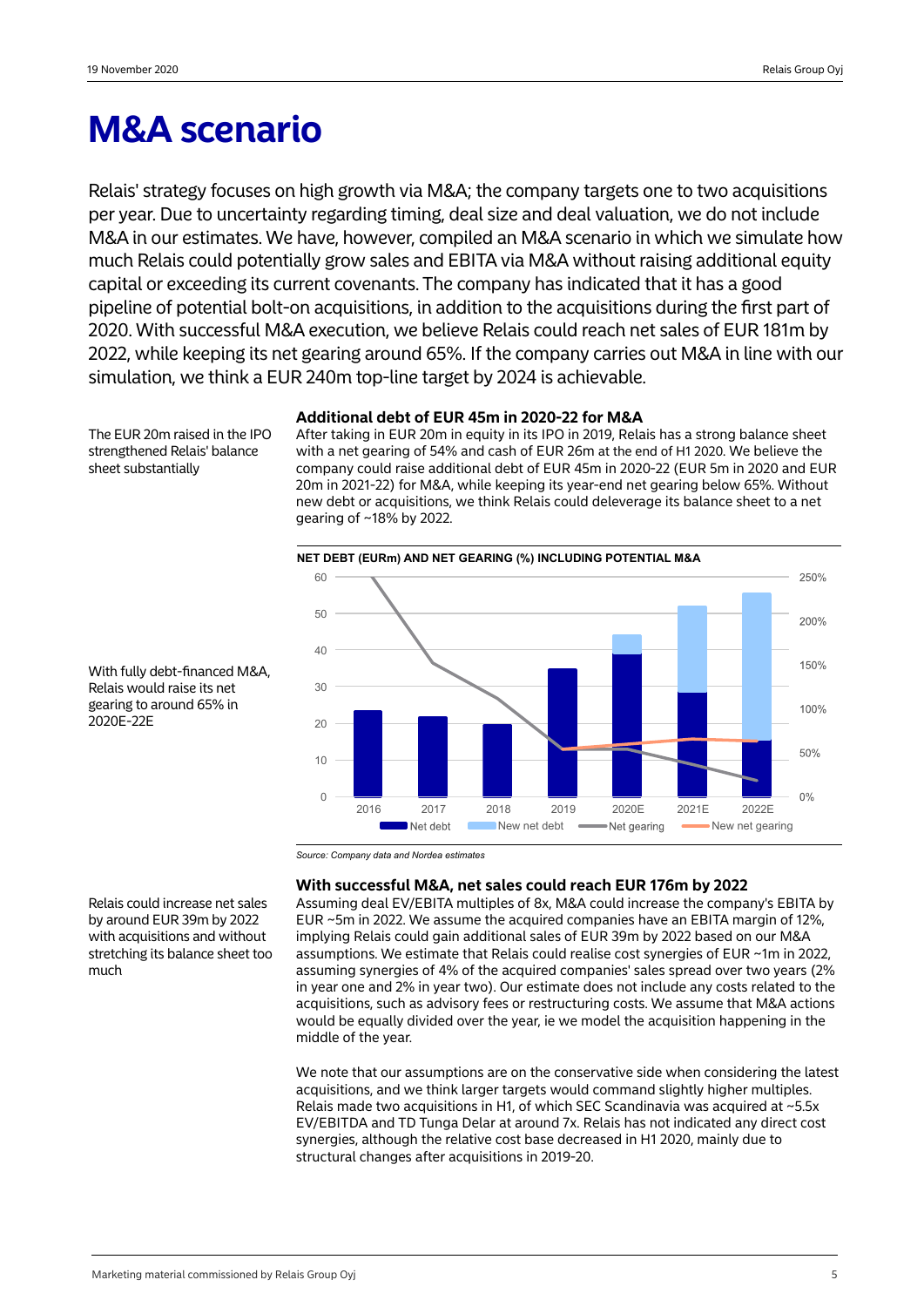



*Source: Company data and Nordea estimates*

*Source: Company data and Nordea estimates*

In our illustrative assumptions, acquisitions are financed with debt. We assume 50% of the deal value to be goodwill, which is amortised over ten years. The depreciation level is set to 0.5% of net sales and we use 3% interest rate and 21% tax rate assumptions.

| <b>ILLUSTRATIVE M&amp;A SCENARIO</b>     |       |       |       |       |       |       |       |
|------------------------------------------|-------|-------|-------|-------|-------|-------|-------|
| <b>Current estimates, EURm</b>           | 2016  | 2017  | 2018  | 2019  | 2020E | 2021E | 2022E |
| <b>Sales</b>                             | 59    | 60    | 72    | 99    | 128   | 137   | 142   |
| EBITA adi.                               | 10.2  | 8.1   | 8.4   | 13.0  | 18.8  | 21.4  | 23.1  |
| -margin %                                | 17.3% | 13.4% | 11.6% | 13.1% | 14.7% | 15.6% | 16.3% |
| Cash                                     | 0.8   | 1.5   | 2.3   | 29.6  | 22.5  | 25.7  | 33.6  |
| Equity                                   | 9.0   | 14.2  | 17.2  | 63.7  | 73.2  | 78.7  | 84.8  |
| Net debt                                 | 23.3  | 21.6  | 19.2  | 34.7  | 39.3  | 28.6  | 15.7  |
| Net gearing                              | 257%  | 152%  | 112%  | 54%   | 54%   | 36%   | 18%   |
| Deal(s) size                             |       |       |       |       | 5     | 20    | 20    |
| EV/EBITA assumption, x                   |       |       |       |       | 8x    | 8x    | 8x    |
| EV/Sales assumption, x                   |       |       |       |       | 1.0x  | 1.0x  | 1.0x  |
|                                          |       |       |       |       | 2020E | 2021E | 2022E |
| Cumulative sales increase from M&A       |       |       |       |       | 2.6   | 15.9  | 38.6  |
| Cumulative EBITA increase from M&A       |       |       |       |       | 0.3   | 1.9   | 4.7   |
| - margin %                               |       |       |       |       | 12%   | 12%   | 12%   |
| Cumulative potential synergies           |       |       |       |       | 0.1   | 0.4   | 1.0   |
| % of sales                               |       |       |       |       | 2%    | 3%    | 3%    |
| Cash increase                            |       |       |       |       | 0.2   | 1.4   | 3.6   |
| New estimates after additional M&A, EURm |       |       | 2018  | 2019  | 2020E | 2021E | 2022E |
| Sales, EURm                              |       |       | 72    | 99    | 130   | 153   | 181   |
| EBITA, EURm                              |       |       | 8.4   | 13.0  | 19.1  | 23.7  | 28.9  |
| -margin %                                |       |       | 11.6% | 13.1% | 14.7% | 15.5% | 16.0% |
| Cash                                     | 0.8   | 1.5   | 2.3   | 29.6  | 22.7  | 27.3  | 38.8  |
| Equity                                   | 9.0   | 14.2  | 17.2  | 63.7  | 73.3  | 79.5  | 87.1  |
| Net debt                                 | 23.3  | 21.6  | 19.2  | 34.7  | 44.0  | 51.8  | 55.4  |
| Net gearing                              | 257%  | 152%  | 112%  | 54%   | 60%   | 65%   | 64%   |
| EBITDA adj.                              | 10.6  | 8.3   | 8.7   | 13.3  | 19.6  | 24.2  | 29.5  |
| ND/EBITDA                                | 2.2x  | 2.6x  | 2.2x  | 2.6x  | 2.2x  | 2.1x  | 1.9x  |

*Source: Company data and Nordea estimates*

# **Implicit EUR 240m target in net sales by 2024**

Relais' target is to double its net sales from the pro forma 2018 level of EUR 119m, indicating around EUR 240m sales, which we find plausible if the company can execute in line with our simulation. Given strong cash flow generation, we think the company could spend more on acquisitions in 2023E-24E (EUR 30m annually) while maintaining net debt/EBITDA below 2x.

# **Relais' current valuation at 2021E EV/EBITDA of ~9x**

Based on our estimates, Relais is currently trading at 2021E EV/EBITDA of ~9x. If the company could continue to make acquisitions at similar multiples and profitability as seen in H1 2020 (5.5x-7.0x EV/EBITDA with 10-20% EBITDA margins), we could see clear multiples expansion, which should have positive impact on Relais' share price.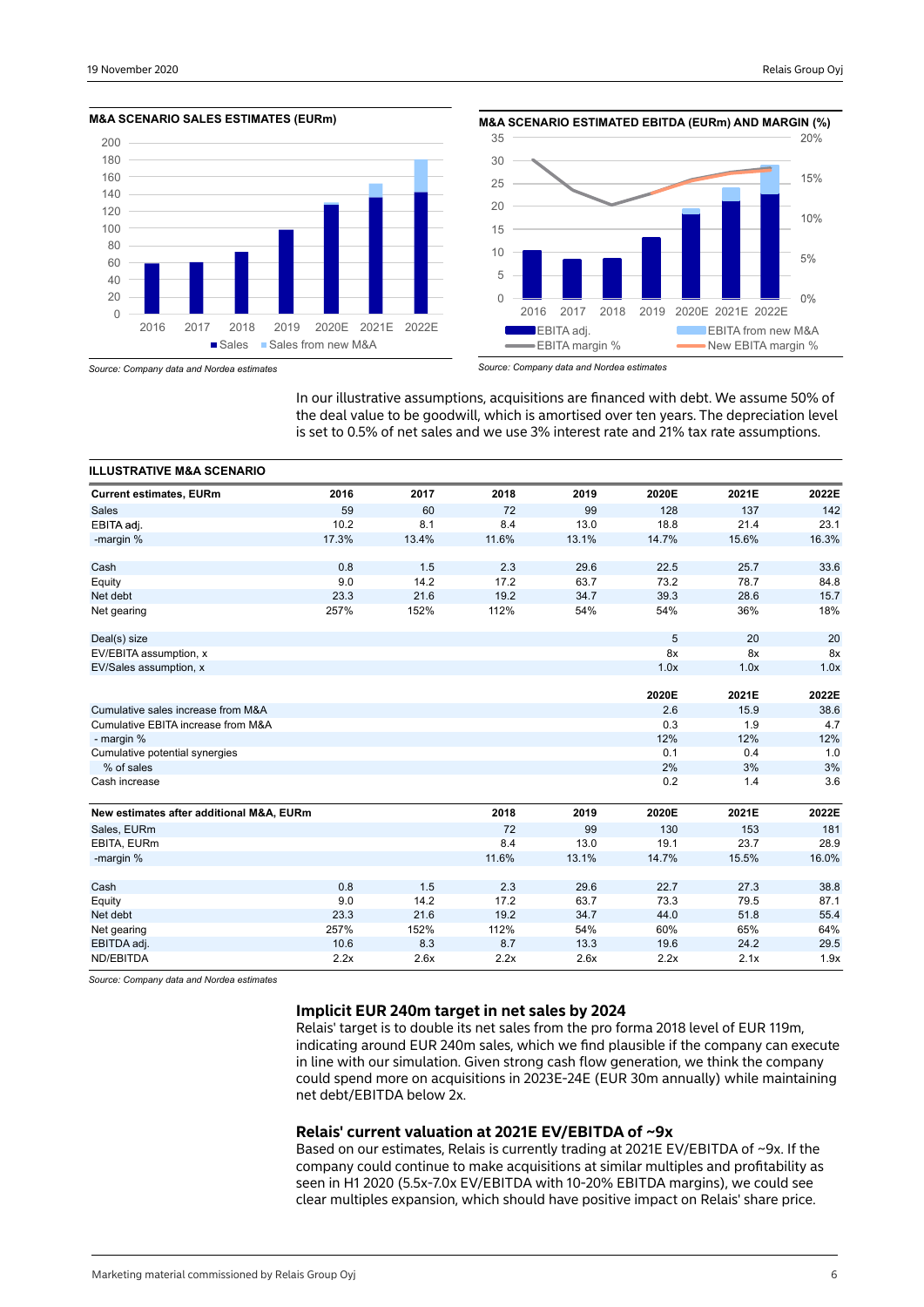# **Estimate revisions and financial targets**

# **Guidance for 2020**

Relais withdrew its financial guidance on 26 March amid COVID-19 and currently does not have guidance for 2020. Previously, the guidance for 2020 indicated clearly increasing net sales and operating profit excluding amortisation of goodwill.

We would be surprised if the company were to reinstate its positive guidance for 2020 at short notice.

## **Estimate revisions**

We make the following revisions to our estimates. We raise our top-line estimates by 1-2% and adjusted EBITA estimates by 2-3% for 2020-22. We maintain our DPS estimates but see upside to our estimates if the company can renegotiate its financing agreement which currently caps dividends to EUR 4m annually.

#### **ESTIMATE REVISIONS**

|                     | <b>New estimates</b> |       |       |       |                      | Old estimates |       |       |                   | Difference %      |                   |                   |  |
|---------------------|----------------------|-------|-------|-------|----------------------|---------------|-------|-------|-------------------|-------------------|-------------------|-------------------|--|
| <b>EURm</b>         | H <sub>2</sub> 2020E | 2020E | 2021E | 2022E | H <sub>2</sub> 2020E | 2020E         | 2021E | 2022E | <b>H2 2020E</b>   | 2020E             | 2021E             | 2022E             |  |
| <b>Sales</b>        | 68.7                 | 128   | 137   | 142   | 67.4                 | 126           | 135   | 140   | 2%                | 1%                | 2%                | 2%                |  |
| Gross profit        | 23.6                 | 44    | 47    | 49    | 23.1                 | 43            | 46    | 48    | 2%                | $1\%$             | 2%                | 2%                |  |
| Gross margin        | 34.3%                | 34.4% | 34.5% | 34.6% | 34.3%                | 34.4%         | 34.5% | 34.6% | 0.0 <sub>pp</sub> | 0.0 <sub>pp</sub> | 0.0 <sub>pp</sub> | 0.0 <sub>pp</sub> |  |
| Adj. EBITA          | 11.3                 | 18.8  | 21.4  | 23.1  | 10.8                 | 18.3          | 21.0  | 22.8  | 4%                | 3%                | 2%                | 2%                |  |
| Adj. EBITA margin   | 16.4%                | 14.7% | 15.6% | 16.3% | 16.0%                | 14.5%         | 15.6% | 16.3% | 0.4 <sub>pp</sub> | 0.2 <sub>pp</sub> | 0.0 <sub>pp</sub> | 0.0 <sub>pp</sub> |  |
| <b>EBITA</b>        | 11.3                 | 18.8  | 21.4  | 23.1  | 10.8                 | 18.3          | 21.0  | 22.8  | 4%                | 3%                | 2%                | 2%                |  |
| <b>EBITA</b> margin | 16.4%                | 14.7% | 15.6% | 16.3% | 16.0%                | 14.5%         | 15.6% | 16.3% | 0.4 <sub>pp</sub> | 0.2 <sub>pp</sub> | 0.0 <sub>pp</sub> | 0.0 <sub>pp</sub> |  |
| <b>EBIT</b>         | 7.5                  | 11.1  | 13.8  | 15.5  | 7.0                  | 10.7          | 13.4  | 15.1  | 7%                | 4%                | 3%                | 2%                |  |
| <b>EBIT</b> margin  | 10.9%                | 8.7%  | 10.1% | 10.9% | 10.4%                | 8.4%          | 10.0% | 10.8% | 0.5 <sub>pp</sub> | 0.3 <sub>pp</sub> | 0.1 <sub>pp</sub> | 0.1 <sub>pp</sub> |  |
| <b>PTP</b>          | 6.6                  | 8.9   | 12.2  | 14.0  | 6.1                  | 8.4           | 11.9  | 13.6  | 8%                | 6%                | 3%                | 3%                |  |
| <b>EPS</b>          | 0.24                 | 0.30  | 0.44  | 0.52  | 0.22                 | 0.28          | 0.42  | 0.50  | 9%                | 8%                | 4%                | 3%                |  |
| <b>DPS</b>          |                      | 0.15  | 0.20  | 0.24  |                      | 0.15          | 0.20  | 0.24  |                   | 0%                | 0%                | 0%                |  |

*Source: Nordea estimates*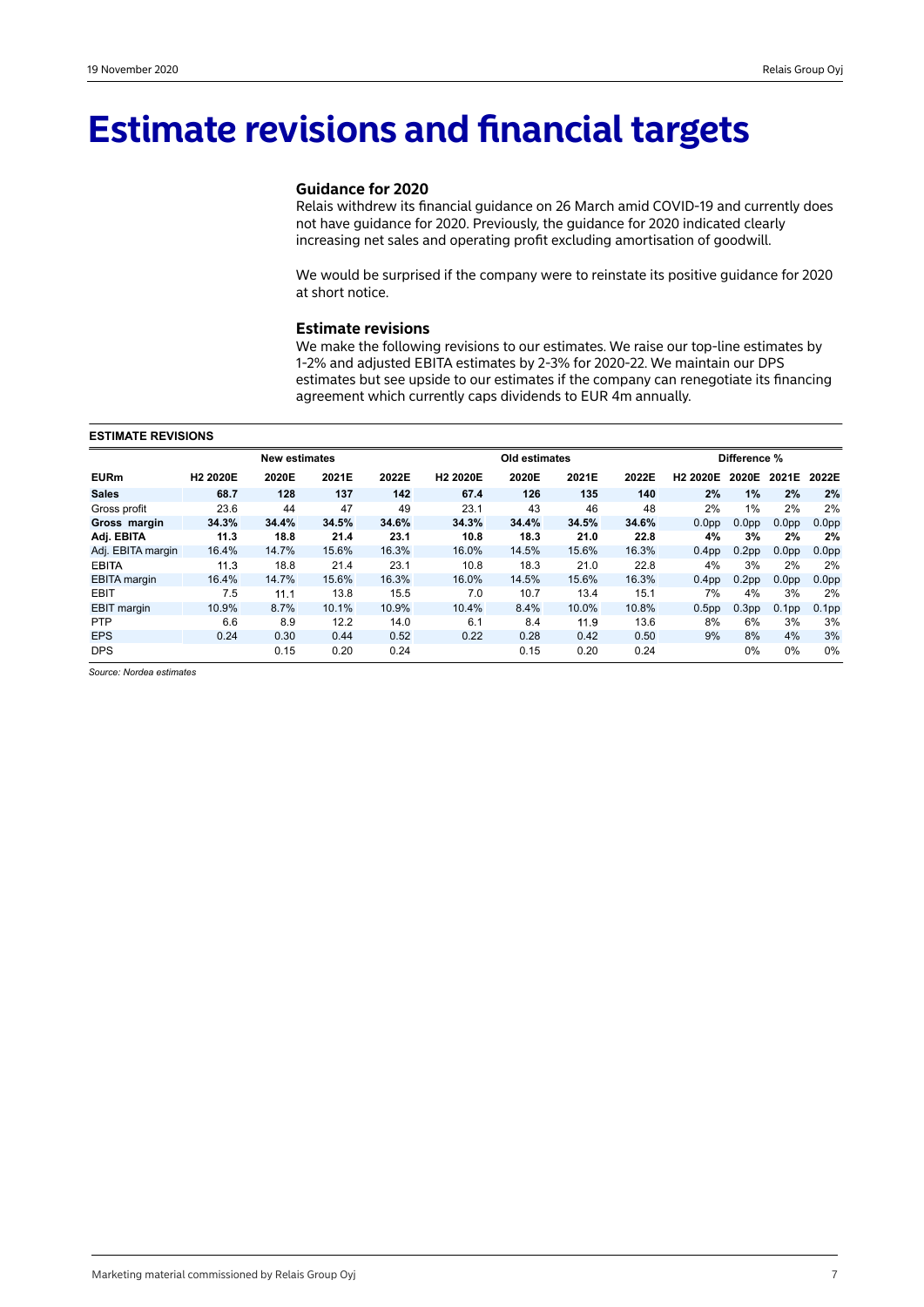# **Valuation**

We analyse Relais using a variety of valuation methods, including a peer multiples-based valuation and a discounted cash flow (DCF) valuation. In our approach to valuation, we only include the organic growth potential and exclude any impact of potential future M&A. Relais has what we consider to be a solid financial position after its IPO in 2019, and we believe the company will use its strong balance sheet to execute its growth strategy, including M&A. Using a combination of valuation methods, we derive a valuation range of EUR 9.1-11.2 per share.

**Background**

Our valuation does not include M&A

We acknowledge Relais' ambition to continue high growth, which includes a significant M&A growth component. However, as the potential targets and their size and fundamentals are as yet unknown, we refrain from including any speculative M&A in our estimates.

We use a range of valuation methods to derive a fair value for Relais. In our analysis, we compare Relais to what we consider to be its most relevant peers using valuation multiples such as EV/EBITDA and P/E multiples. We also use a standard DCF model. The table below shows our valuation peer group.

| PEER VALUATION TABLE       |      |            |       |       |             |       |       |                |       |       |             |       |
|----------------------------|------|------------|-------|-------|-------------|-------|-------|----------------|-------|-------|-------------|-------|
|                            |      | EV / Sales |       |       | EV / EBITDA |       |       | <b>EV/EBIT</b> |       |       | P/E         |       |
|                            | 2019 | 2020E      | 2021E | 2019  | 2020E       | 2021E | 2019  | 2020E          | 2021E | 2019  | 2020E 2021E |       |
| Peer group                 |      |            |       |       |             |       |       |                |       |       |             |       |
| Advance Auto Parts Inc.    | 1.0x | 1.0x       | 1.0x  | 9.1x  | 9.3x        | 8.8x  | 11.8x | 12.0x          | 11.2x | 17.0  | 17.4        | 15.8  |
| Auto Partner Sa            | 0.8x | 0.7x       | 0.6x  | 9.8x  | 7.2x        | 6.4x  | 14.3x | 8.3x           | 7.4x  | 16.6  |             |       |
| Autozone Inc               | 2.3x | 2.4x       | 2.3x  | 10.8x | 11.0x       | 10.3x | 12.6x | 12.9x          | 12.0x | 16.3  | 16.2        | 14.3  |
| Inter Cars Sa              | 0.5x | 0.5x       | 0.5x  | 9.3x  | 11.7x       | 11.1x | 13.1x | 16.4x          | 14.7x | 13.9  | 13.4        | 10.8  |
| Camping World Holdings Inc | 0.7x | 0.7x       | 0.6x  | 20.9x | 7.1x        | 7.0x  | 23.7x | 7.8x           | 7.7x  |       | 8.6         | 8.5   |
| Dometic Group Ab (Publ)    | 2.1x | 2.3x       | 2.0x  | 12.3x | 14.4x       | 11.2x | 16.6x | 20.1x          | 14.3x | 23.3  | 34.9        | 18.4  |
| <b>Halfords Group Plc</b>  | 0.9x | 0.9x       | 0.8x  | 5.9x  | 9.7x        | 10.0x | 13.0x | 14.2x          | 14.9x | 7.8   | 10.3        | 10.6  |
| Mekonomen Ab               | 0.9x | 0.9x       | 0.8x  | 6.5x  | 6.6x        | 5.9x  | 11.9x | 13.4x          | 11.1x | 9.6   | 10.2        | 8.2   |
| O'Reilly Automotive Inc.   | 3.3x | 3.1x       | 3.0x  | 15.2x | 13.1x       | 13.6x | 17.4x | 14.8x          | 15.3x | 23.6  | 19.4        | 19.4  |
| Thule Group Ab             | 4.5x | 4.1x       | 4.0x  | 23.3x | 19.4x       | 18.8x | 26.0x | 21.4x          | 20.7x | 33.7  | 28.0        | 27.3  |
|                            |      |            |       |       |             |       |       |                |       |       |             |       |
| Peer group average         | 1.7x | 1.6x       | 1.6x  | 12.3x | 11.0x       | 10.3x | 16.0x | 14.1x          | 12.9x | 18.0  | 17.6        | 14.8  |
| Peer group median          | 0.9x | 0.9x       | 0.9x  | 10.3x | 10.4x       | 10.1x | 13.7x | 13.8x          | 13.1x | 16.6x | 16.2x       | 14.3x |
|                            |      |            |       |       |             |       |       |                |       |       |             |       |
| US peers' average          | 1.8x | 1.8x       | 1.7x  | 14.0x | 10.1x       | 9.9x  | 16.4x | 11.8x          | 11.6x | 18.9x | 15.4x       | 14.5x |
| European peers' average    | 1.6x | 1.6x       | 1.5x  | 11.2x | 11.5x       | 10.6x | 15.8x | 15.6x          | 13.8x | 17.5x | 19.4x       | 15.0x |
|                            |      |            |       |       |             |       |       |                |       |       |             |       |
| Relais (Nordea)            | 2.0x | 1.6x       | 1.4x  | 9.8x  | 10.5x       | 8.8x  | 22.1x | 17.7x          | 14.3x | 32.7x | 22.0x       | 18.7x |

*Source: Refinitiv*

### **EV/EBITDA-based valuation of EUR 9.0-11.0 per share**

Based on our EUR 21.8m EBITDA estimates for 2021 and an accepted valuation multiple range of 8.2-9.8x (midpoint: 9.0x), we arrive at a fair value range of EUR 9.0-11.0 per share for Relais. We believe that the European peers' valuation multiples are more relevant, as these companies operate closer to the relevant markets for Relais. Also the profitability and growth profiles of the European peers are more like Relais', in our view.

### **P/E-based valuation of EUR 9.1-11.1 per share**

Using our EUR 0.92 amortisation-adjusted EPS estimate for 2021, we arrive at a fair value range of EUR 9.1-11.1 per share using P/E multiples of 9.9-12.1x (midpoint: 11.0x).

### **What if Relais achieves its top-line target by 2024?**

Relais targets to double net sales by 2024. If the company could achieve sales of EUR 240m in 2024 with an EBITDA margin of 16.5% (EUR 39.6m) and with 2024 net debt of EUR 76m, we calculate an equity value of EUR 16.7 per share when using an EV/ EBITDA multiple of 9.0x, which discounted to the end of 2020 equals EUR 11.9. However, with similar assumptions and when using the European peer group 2021 average multiple of 10.6x, the equity value would be as high as EUR 20.4 per share, which discounted to the end of 2020 equals EUR 14.8.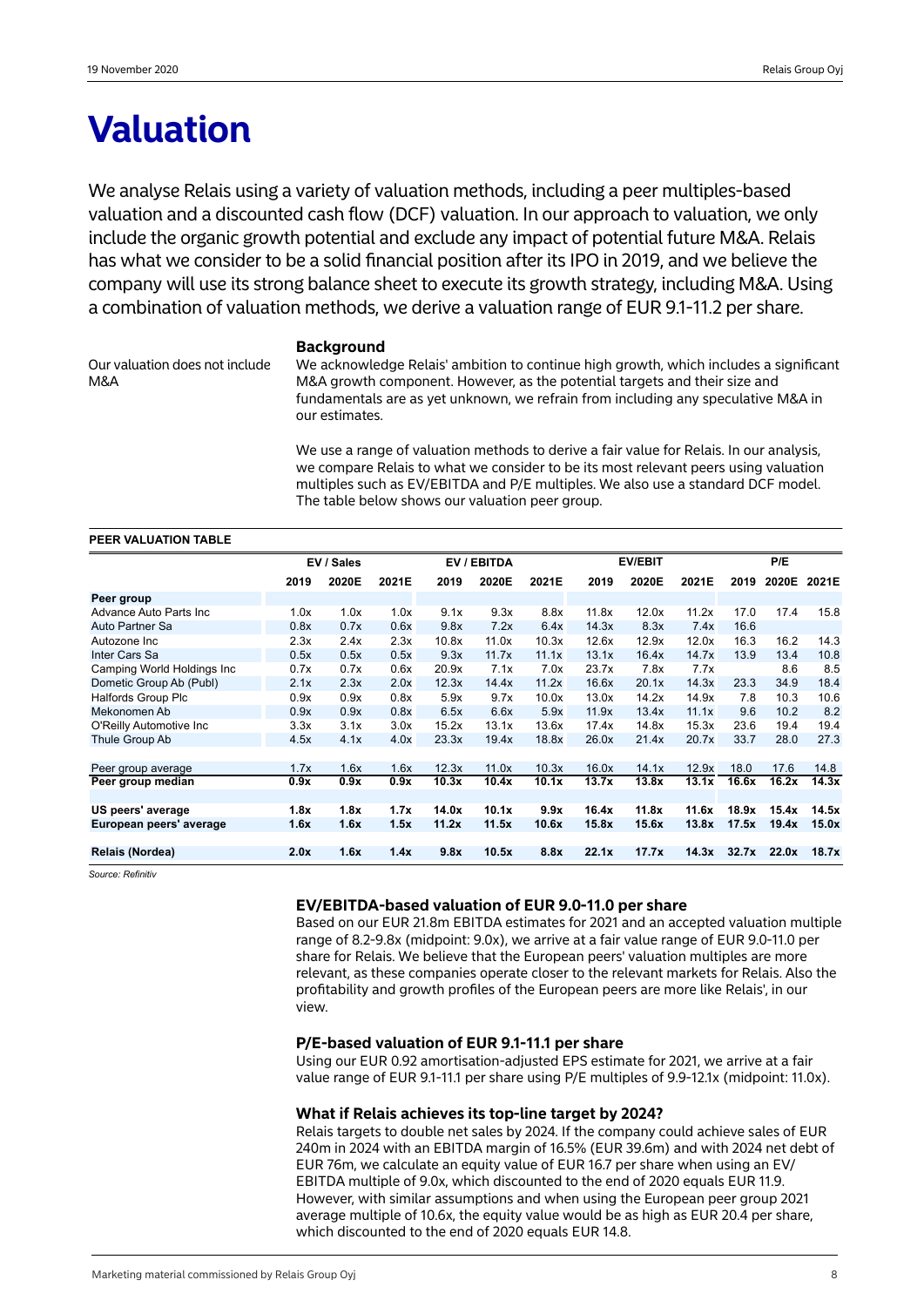# **DCF model**

A discounted cash flow (DCF) model is one of the most common ways to evaluate the intrinsic value of a business, so we also use this method to estimate the value of Relais. A DCF model discounts the value of all future cash flows to their present value using the weighted cost of capital (WACC). The WACC takes into account the expected returns for both equity and bondholders of a company. A DCF valuation can be described by the following steps:

- · Discount a company's free cash flows at WACC to derive the total company's enterprise value (EV).
- $\bullet$  Identify which parts of the total enterprise value are related to debt holders and non-equity claims.
- $\bullet$  Deduct all components that are not related to the equity holders' claim to derive equity value for the company. The equity value is then divided by the number of outstanding shares to achieve a DCF-based share price.

We find DCF to be a good valuation method for Relais since it takes into account the fundamental drivers of a company, such as the cost of capital, growth rates, reinvestments rates, etc. The main appeal of a DCF model is that it only takes into account a company's cash flows instead of accounting-based earnings. A disadvantage is that it is relatively sensitive to changes in input values.

# **DCF-based valuation of EUR 9.3-11.4 per share**

In our DCF model, we value Relais based on the current business, assuming no additional value-adding acquisitions and that sales CAGR will be 3.5% in 2020E-25E, and subsequently 2% in perpetuity, meaning that organic growth is roughly the same as the average rate of inflation. We also assume Relais will maintain its profitability level at an adjusted EBIT margin of 11.5% in the long run. We use a cost of debt of 4% in our DCF model, as the current level is unlikely to persist in the long term. We also assign the company a long-term equity weight of 50% in our DCF model.

| <b>WACC COMPONENTS</b>      |              |
|-----------------------------|--------------|
| <b>WACC components</b>      |              |
| Risk-free interest rate     | 2.0%         |
| Market risk premium         | 4.5%         |
| Forward looking asset beta  | nm           |
| Beta debt                   | 0.1          |
| Forward looking equity beta | $2.2 - 1.6$  |
| Cost of equity              | 12.1-9.3%    |
| Cost of debt                | 4.0%         |
| Tax-rate used in WACC       | 30%          |
| Equity weight               | 50%          |
| <b>WACC</b>                 | $7.4 - 6.1%$ |

| <b>DCF</b> value                 | Value |         | Per share    |
|----------------------------------|-------|---------|--------------|
| <b>NPV FCFF</b>                  |       | 194     | 10.5-12.6    |
| (Net debt)                       |       | $-35$   | $-2.1$       |
| Market value of associates       |       | 0       | 0.0          |
| (Market value of minorities)     |       | 0       | 0.0          |
| Surplus values                   |       | 0       | 0.0          |
| (Market value preference shares) |       | 0       | 0.0          |
| Share based adjustments          |       | 0       | 0.0          |
| Other adjustments                |       | ŋ       | 0.0          |
| Time value                       |       | 15      | 0.9          |
| <b>DCF Value</b>                 |       | 157-192 | $9.3 - 11.4$ |

*Source: Nordea estimates*

# **DCF ASSUMPTIONS**

| <b>Averages and assumptions</b>   | 2020-25   | 2026-30 | 2031-35 | 2036-40 | 2041-45 | 2046-50  | Sust. |
|-----------------------------------|-----------|---------|---------|---------|---------|----------|-------|
| Sales growth, CAGR                | 3.5%      | 2.0%    | 2.0%    | 2.0%    | 2.0%    | 2.0%     |       |
| EBIT-margin, excluding associates | 11.6%     | 11.5%   | 11.5%   | 11.5%   | 11.5%   | 4.5%     |       |
| Capex/depreciation, x             | 0.1       | 0.2     | 1.0     | 1.0     | 1.0     | 1.0      |       |
| Capex/sales                       | 0.3%      | 0.3%    | 0.3%    | 0.3%    | 0.3%    | 0.3%     |       |
| NWC/sales                         | 40%       | 40%     | 40%     | 40%     | 40%     | 40%      |       |
| FCFF. CAGR                        | $-221.0%$ | 0.5%    | 2.0%    | 2.0%    | 2.0%    | $-20.2%$ | 2.0%  |

*Source: Nordea estimates*

### **DCF valuation sensitivity**

To test the robustness of our base-case scenario, we perform a sensitivity analysis by varying our EBIT margin, sales growth and WACC assumptions. We note that the derived DCF fair value is especially sensitive to the WACC assumptions, implying that changes in the company's risk profile could significantly impact the fair value assessment in either direction.

When we use sensitivities of  $\pm 0.5$  pp for WACC,  $\pm 0.5$  pp for sales growth and  $\pm 0.5$  for EBIT margin change, our DCF model gives us a value range of EUR 9.1-11.9 per share.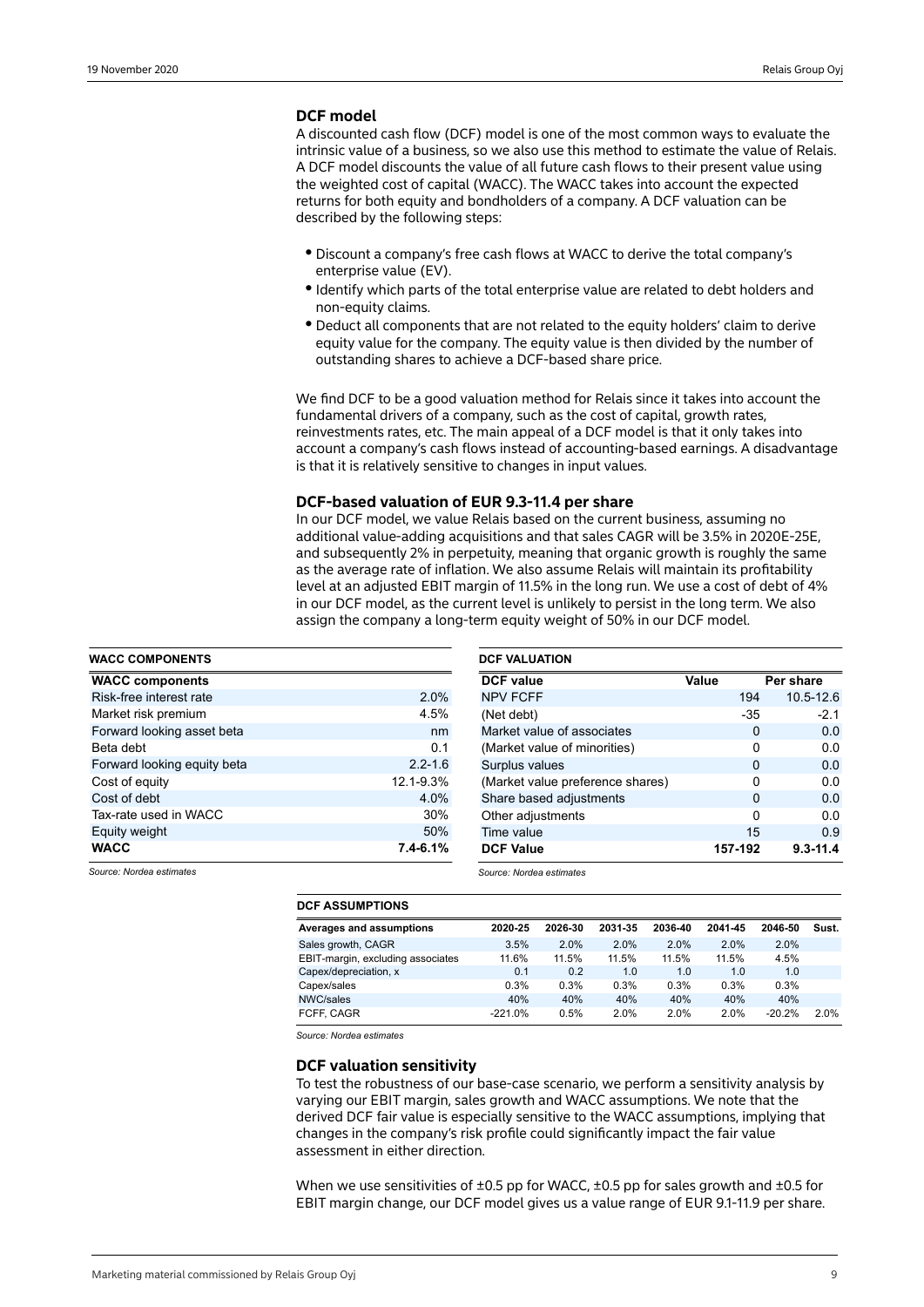| <b>SENSITIVITY OF OUR DCF MODEL</b> |           |          |           |                     |           |        |
|-------------------------------------|-----------|----------|-----------|---------------------|-----------|--------|
|                                     |           |          |           | <b>WACC</b>         |           |        |
|                                     |           | 5.7%     | 6.2%      | 6.7%                | 7.2%      | 7.7%   |
|                                     | $+1.0pp$  | 14.5     | 12.5      | 11.3                | 10.4      | 9.6    |
| <b>EBIT margin</b>                  | $+0.5$ pp | 13.1     | 11.9      | 10.9                | 10.0      | 9.2    |
| change                              |           | 12.5     | 11.3      | 10.4                | 9.5       | 8.8    |
|                                     | $-0.5$ pp | 11.8     | 10.8      | 9.9                 | 9.1       | 8.5    |
|                                     | $-1.0pp$  | 11.2     | 10.2      | 9.4                 | 8.7       | 8.1    |
|                                     |           |          |           | <b>WACC</b>         |           |        |
|                                     |           | 5.7%     | 6.2%      | 6.7%                | 7.2%      | 7.7%   |
|                                     | $+1.0pp$  | 13.3     | 12.0      | 10.9                | 10.0      | 9.2    |
|                                     | $+0.5$ pp | 12.9     | 11.7      | 10.6                | 9.8       | 9.0    |
| Sales growth<br>change              |           | 12.5     | 11.3      | 10.4                | 9.5       | 8.8    |
|                                     | $-0.5$ pp | 12.1     | 11.0      | 10.1                | 9.3       | 8.7    |
|                                     | $-1.0pp$  | 11.8     | 10.8      | 9.9                 | 9.2       | 8.5    |
|                                     |           |          |           |                     |           |        |
|                                     |           |          |           | Sales growth change |           |        |
|                                     |           | $-1.0pp$ | $-0.5$ pp |                     | $+0.5$ pp | +1.0pp |
|                                     | $+1.0pp$  | 10.7     | 11.0      | 11.3                | 11.7      | 12.0   |
| <b>EBIT margin</b>                  | $+0.5$ pp | 10.3     | 10.6      | 10.9                | 11.2      | 11.5   |
| change                              |           | 9.9      | 10.1      | 10.4                | 10.6      | 10.9   |
|                                     | $-0.5$ pp | 9.5      | 9.7       | 9.9                 | 10.1      | 10.4   |
|                                     | $-1.0pp$  | 9.1      | 9.2       | 9.4                 | 9.6       | 9.8    |
|                                     |           |          |           |                     |           |        |

*Source: Nordea estimates*

# **Valuation conclusion**

Based on the assumption that Relais can deliver revenue growth and an operating profit margin in line with our expectations, we estimate a fair value range of EUR 9.1-11.2 per share based on our different valuation approaches. This valuation range is represented as the red lines in the chart below.

### **VALUATION RANGE (EUR/SHARE)**



*Source: Nordea estimates*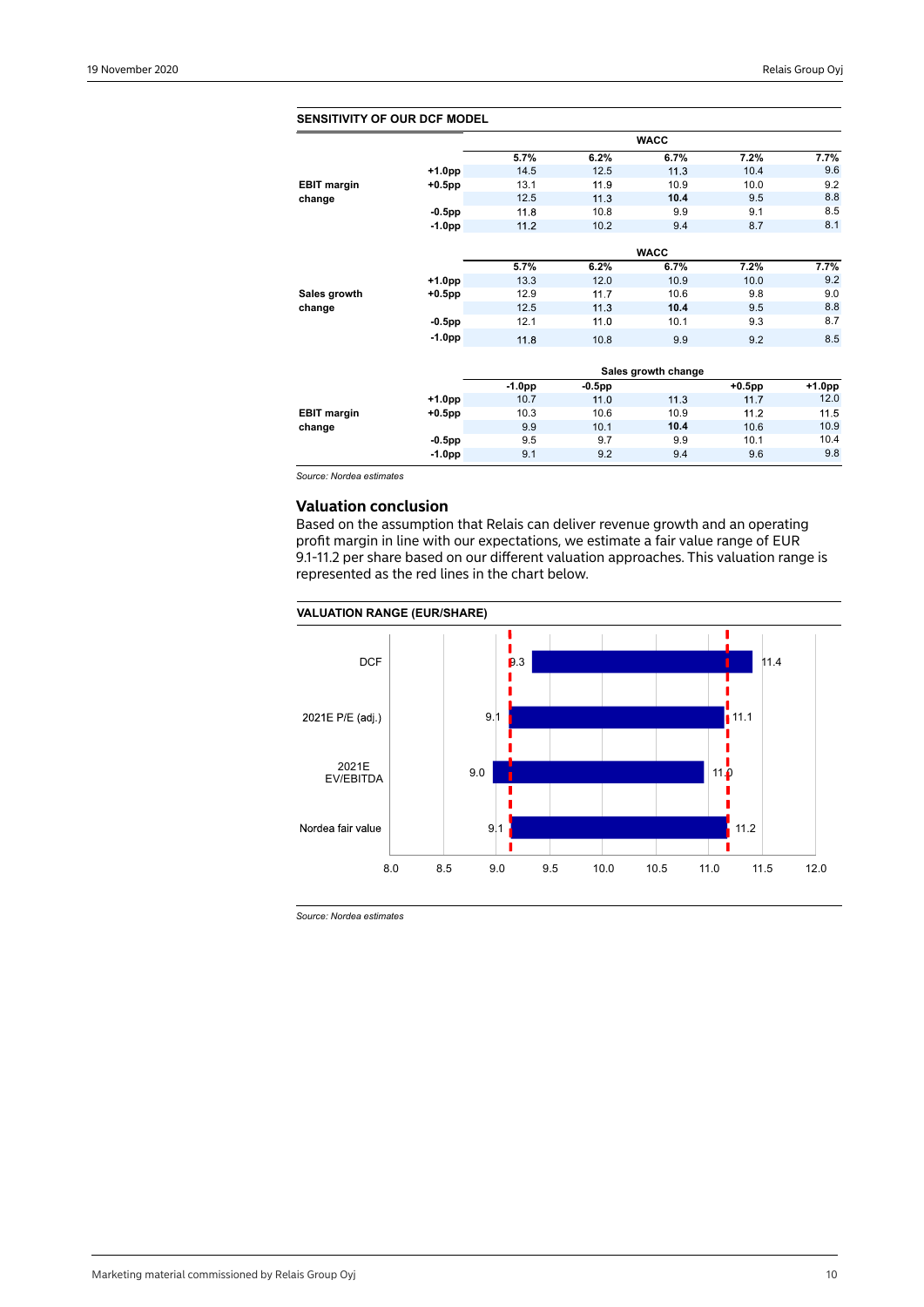# **Peers**

We have mainly used European and US automobile spare parts distributors in our peer group for Relais Group. In addition, we look at Nordic non-listed companies engaged in spare parts wholesale and retail sales.

> For Relais' peer group, we use companies that engage mainly in car and spare parts distribution (all except for Thule). We include US companies due to the small number of relevant listed European peers. We note that the US peers have traded on average with higher valuation multiples, but currently trade at a slight discount to European peers on EV/EBITDA. US companies trade on average at 2020E-21E EV/EBITDA of 9.9-10.1x versus European peers at 10.6-11.5x. The US companies are on average more profitable than their European counterparts.

# **PEER OVERVIEW**

|                             |                                | Price | Mcap  | EV                 |      | EV / Sales |       |       | EV / EBITDA |       |       | <b>EV/EBIT</b> |       |
|-----------------------------|--------------------------------|-------|-------|--------------------|------|------------|-------|-------|-------------|-------|-------|----------------|-------|
|                             | <b>Country Local EURm EURm</b> |       |       |                    | 2019 | 2020E      | 2021E | 2019  | 2020E       | 2021E | 2019  | 2020E          | 2021E |
| Peer group                  |                                |       |       |                    |      |            |       |       |             |       |       |                |       |
| Advance Auto Parts Inc      | <b>USA</b>                     | 149   | 8,541 | 8.510              | 1.0x | 1.0x       | 1.0x  | 9.1x  | 9.3x        | 8.8x  | 11.8x | 12.0x          | 11.2x |
| Auto Partner Sa             | Poland                         | 8     | 231   | 265                | 0.8x | 0.7x       | 0.6x  | 9.8x  | 7.2x        | 6.4x  | 14.3x | 8.3x           | 7.4x  |
| Autozone Inc                | <b>USA</b>                     |       |       | 1124 21,966 25,315 | 2.3x | 2.4x       | 2.3x  | 10.8x | 11.0x       | 10.3x | 12.6x | 12.9x          | 12.0x |
| Inter Cars Sa               | Poland                         | 230   | 729   | 1.009              | 0.5x | 0.5x       | 0.5x  | 9.3x  | 11.7x       | 11.1x | 13.1x | 16.4x          | 14.7x |
| Camping World Holdings Inc. | <b>USA</b>                     | 29    | 2,160 | 3.102              | 0.7x | 0.7x       | 0.6x  | 20.9x | 7.1x        | 7.0x  | 23.7x | 7.8x           | 7.7x  |
| Dometic Group Ab (Publ)     | Sweden                         | 101   | 2,915 | 3.656              | 2.1x | 2.3x       | 2.0x  | 12.3x | 14.4x       | 11.2x | 16.6x | 20.1x          | 14.3x |
| Halfords Group Plc          | UK                             | 263   | 581   | 1,126              | 0.9x | 0.9x       | 0.8x  | 5.9x  | 9.7x        | 10.0x | 13.0x | 14.2x          | 14.9x |
| Mekonomen Ab                | Sweden                         | 95    | 525   | 975                | 0.9x | 0.9x       | 0.8x  | 6.5x  | 6.6x        | 5.9x  | 11.9x | 13.4x          | 11.1x |
| O'Reilly Automotive Inc     | <b>USA</b>                     |       |       | 450 27,507 30,063  | 3.3x | 3.1x       | 3.0x  | 15.2x | 13.1x       | 13.6x | 17.4x | 14.8x          | 15.3x |
| Thule Group Ab              | Sweden                         | 286   | 2,930 | 3,001              | 4.5x | 4.1x       | 4.0x  | 23.3x | 19.4x       | 18.8x | 26.0x | 21.4x          | 20.7x |
|                             |                                |       |       |                    |      |            |       |       |             |       |       |                |       |
| Peer group average          |                                |       |       |                    | 1.7x | 1.6x       | 1.6x  | 12.3x | 11.0x       | 10.3x | 16.0x | 14.1x          | 12.9x |
| Peer group median           |                                |       |       |                    | 0.9x | 0.9x       | 0.9x  | 10.3x | 10.4x       | 10.1x | 13.7x | 13.8x          | 13.1x |
|                             |                                |       |       |                    |      |            |       |       |             |       |       |                |       |
| US peers' average           |                                |       |       |                    | 1.8x | 1.8x       | 1.7x  | 14.0x | 10.1x       | 9.9x  | 16.4x | 11.8x          | 11.6x |
| European peers' average     |                                |       |       |                    | 1.6x | 1.6x       | 1.5x  | 11.2x | 11.5x       | 10.6x | 15.8x | 15.6x          | 13.8x |
|                             |                                |       |       |                    |      |            |       |       |             |       |       |                |       |
| Relais (Nordea)             | <b>Finland</b>                 | 9.7   | 163   | 197                | 2.0x | 1.6x       | 1.4x  | 9.8x  | 10.5x       | 8.8x  | 22.1x | 17.7x          | 14.3x |

*Note: closing prices and market capitalisations as of 17 November 2020*

*Source: Refinitiv* 

We find it justified that US peers trade at higher average valuation multiples as they have on average higher profitability with a 2020E-21E EBITDA margin of 16.1-16.4% versus European peers' average of 12.2-12.5%, although we note recent estimate increases for European peers. US peers are also trading with clearly lower dividend yields. However, the European peers are on average expected to continue showing higher sales growth than the US peers.

#### **PEER GROUP KEY FIGURES**

|                            |       | <b>Sales Growth</b> |         |       | <b>EBITDA Margin</b> |       |       |       | Div yield % |         |         |       |
|----------------------------|-------|---------------------|---------|-------|----------------------|-------|-------|-------|-------------|---------|---------|-------|
|                            | 2018  | 2019                | 2020E   | 2021E | 2018                 | 2019  | 2020E | 2021E | 2018        | 2019    | 2020E   | 2021E |
| Peer group                 |       |                     |         |       |                      |       |       |       |             |         |         |       |
| Advance Auto Parts Inc     | 4.3%  | 5.1%                | $-3.0%$ | 0.7%  | 10.1%                | 10.6% | 10.7% | 11.3% | 0.2%        | 0.2%    | 0.6%    | 0.5%  |
| Auto Partner Sa            | 22.9% | 26.0%               | 9.5%    | 22.7% | 7.8%                 | 8.0%  | 9.9%  | 9.1%  | 0.3%        | 0.0%    |         |       |
| Autozone Inc               | 1.1%  | 11.9%               | $-1.7%$ | 5.5%  | 22.2%                | 21.7% | 21.7% | 22.0% | 0.0%        | $0.0\%$ | $0.0\%$ | 0.0%  |
| Inter Cars Sa              | 12.3% | 11.5%               | $-3.2%$ | 3.9%  | 4.9%                 | 5.2%  | 4.3%  | 4.4%  | 0.3%        | 0.0%    | 0.0%    | 0.3%  |
| Camping World Holdings Inc | 13.1% | 5.6%                | 4.0%    | 6.7%  | 6.7%                 | 3.4%  | 9.6%  | 9.1%  | 2.2%        | 2.2%    | 0.8%    | 1.1%  |
| Dometic Group Ab (Publ)    | 21.2% | $-0.8%$             | $-8.5%$ | 14.8% | 17.9%                | 17.1% | 15.9% | 17.8% | 2.2%        | 2.1%    | 1.5%    | 1.9%  |
| <b>Halfords Group Plc</b>  | 2.1%  | $-0.5%$             | 1.2%    | 1.2%  | 9.4%                 | 14.6% | 8.8%  | 8.5%  | 7.3%        | 4.9%    | 0.5%    | 2.4%  |
| Mekonomen Ab               | 21.7% | 47.2%               | 2.7%    | 3.2%  | 9.5%                 | 13.5% | 12.9% | 14.1% | 0.0%        | 0.0%    | 0.4%    | 2.3%  |
| O'Reilly Automotive Inc    | 6.4%  | 11.6%               | 7.0%    | 1.7%  | 21.7%                | 21.6% | 23.4% | 22.2% | $0.0\%$     | 0.0%    | $0.0\%$ | 0.0%  |
| Thule Group Ab             | 1.1%  | 6.8%                | 9.5%    | 3.3%  | 19.1%                | 19.3% | 21.2% | 21.2% | 2.5%        | 2.6%    | 3.5%    | 3.0%  |
|                            |       |                     |         |       |                      |       |       |       |             |         |         |       |
| Peer group average         | 10.6% | 12.4%               | 1.8%    | 6.4%  | 12.9%                | 13.5% | 13.8% | 14.0% | 1.5%        | 1.2%    | 0.8%    | 1.3%  |
| Peer group median          | 9.3%  | 9.1%                | 2.0%    | 3.6%  | 9.8%                 | 14.1% | 11.8% | 12.7% | 0.3%        | 0.1%    | 0.5%    | 1.1%  |
|                            |       |                     |         |       |                      |       |       |       |             |         |         |       |
| US peers' average          | 6.2%  | 8.6%                | 1.6%    | 3.7%  | 15.2%                | 14.3% | 16.4% | 16.1% | 0.6%        | 0.6%    | 0.3%    | 0.4%  |
| European peers' average    | 13.5% | 15.0%               | 1.9%    | 8.2%  | 11.4%                | 13.0% | 12.2% | 12.5% | 2.1%        | 1.6%    | 1.2%    | 2.0%  |
|                            |       |                     |         |       |                      |       |       |       |             |         |         |       |
| Relais (Nordea)            | 19.9% | 36.6%               | 29.0%   | 7.2%  | 12.1%                | 13.5% | 15.0% | 15.9% |             | 1.2%    | 1.5%    | 2.1%  |
|                            |       |                     |         |       |                      |       |       |       |             |         |         |       |

*Source: Refinitiv*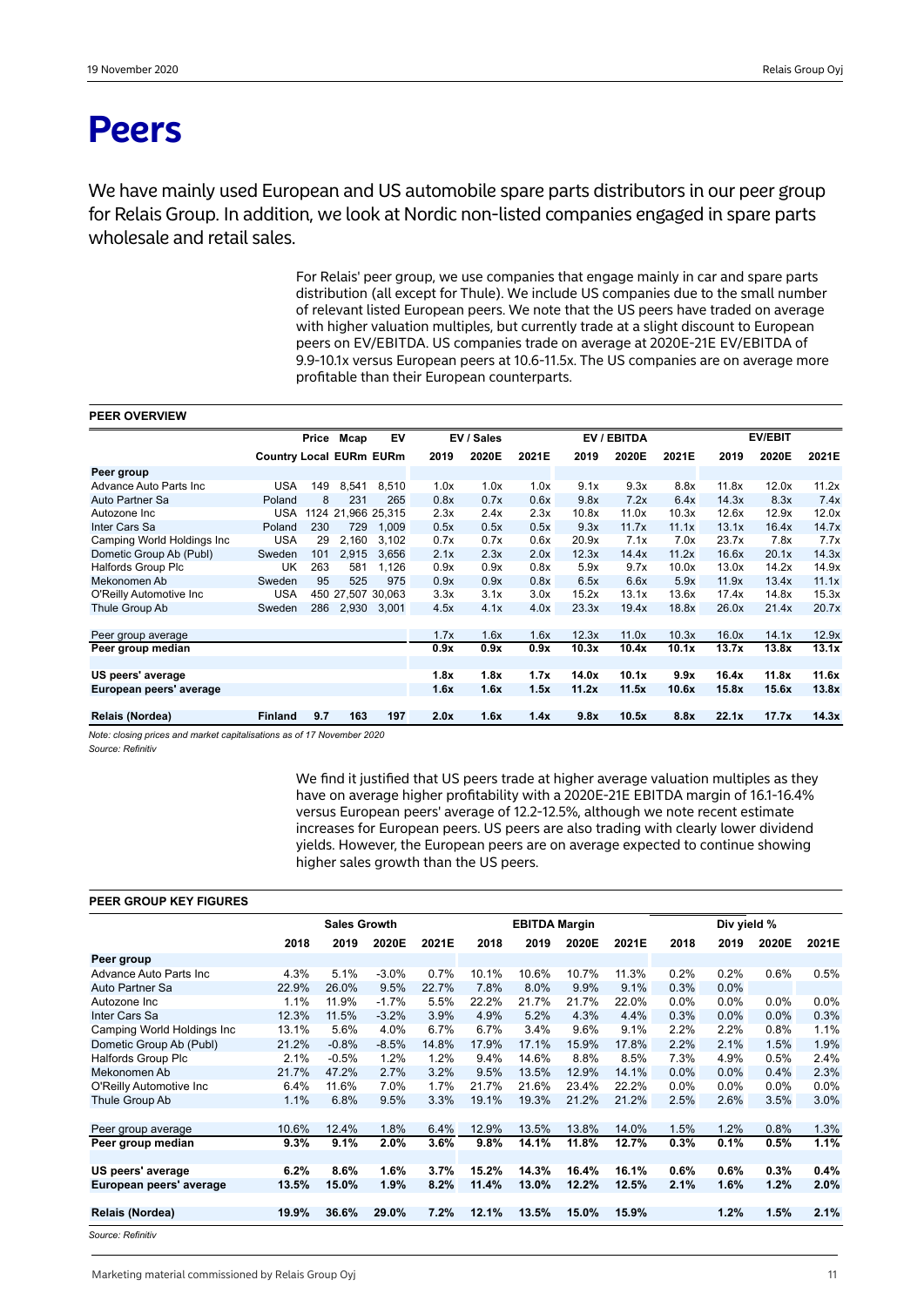# **Detailed estimates**

#### **DETAILED ESTIMATES**

| <b>EURm</b>                   | H1 19   | H <sub>2</sub> 19 | H1 020 | H2 20E H1 21E |        | <b>H2 21E</b> | 2017   | 2018   | 2019   | 2020E  | 2021E  | 2022E  |
|-------------------------------|---------|-------------------|--------|---------------|--------|---------------|--------|--------|--------|--------|--------|--------|
| <b>Net sales</b>              | 38      | 61                | 59     | 69            | 64     | 73            | 60     | 72     | 99     | 128    | 137    | 142    |
| Sales growth                  | 12%     | 58%               | 56%    | 12.2%         | 9%     | 6%            | 3%     | 20%    | 37%    | 29%    | 7%     | 4%     |
| of which organic              | 3%      | 1%                | 3%     | 2%            | 5%     | 5%            | $-1%$  | 10%    | 2%     | 3%     | 5%     | 4%     |
| of which structural           | 9%      | 58%               | 54%    | 10%           | 2%     | 0%            | 3%     | 10%    | 36%    | 26%    | 1%     | 0%     |
|                               |         |                   |        |               |        |               |        |        |        |        |        |        |
| Other operating income        | 0.2     | 0.3               | 0.4    | 0.2           | 0.2    | 0.2           | 0.2    | 0.4    | 0.5    | 0.6    | 0.4    | 0.4    |
| Materials and services        | $-25$   | $-41$             | $-39$  | $-45$         | $-42$  | $-48$         | $-40$  | $-48$  | $-66$  | $-84$  | $-90$  | $-93$  |
|                               |         |                   |        |               |        |               |        |        |        |        |        |        |
| <b>Gross profit</b>           | 12.4    | 20.7              | 20.3   | 23.6          | 22.2   | 25.0          | 20.9   | 24.3   | 33.1   | 43.9   | 47.2   | 49.2   |
| Gross margin %                | 32.8%   | 33.8%             | 34.5%  | 34.3%         | 34.6%  | 34.4%         | 34.6%  | 33.6%  | 33.4%  | 34.4%  | 34.5%  | 34.6%  |
| Staff costs                   | $-5$    | $-7$              | -6     | $-7$          | $-7$   | -8            | -8     | $-10$  | $-12$  | $-13$  | $-15$  | $-17$  |
| Other operating costs         | $-3$    | $-5$              | $-5$   | $-5$          | -6     | $-5$          | $-5$   | $-6$   | $-8$   | $-12$  | $-11$  | $-9$   |
|                               |         |                   |        |               |        |               |        |        |        |        |        |        |
| <b>EBITDA</b>                 | 4.0     | 9.3               | 7.7    | 11.5          | 9.3    | 12.4          | 8.3    | 8.7    | 13.3   | 19.2   | 21.8   | 23.5   |
| EBITDA margin %               | 10.7%   | 15.2%             | 13.1%  | 16.7%         | 14.5%  | 17.1%         | 13.8%  | 12.1%  | 13.5%  | 15.0%  | 15.9%  | 16.5%  |
|                               |         |                   |        |               |        |               |        |        |        |        |        |        |
| D&A                           | $-1.9$  | $-3.6$            | $-4.0$ | $-4.0$        | $-4.0$ | $-4.0$        | $-2.2$ | $-3.0$ | $-5.5$ | $-8.1$ | $-8.0$ | $-8.0$ |
| of which depreciations        | $-0.2$  | $-0.2$            | $-0.2$ | $-0.2$        | $-0.2$ | $-0.2$        | $-0.3$ | $-0.3$ | $-0.4$ | $-0.4$ | $-0.4$ | $-0.4$ |
| of which amortizations        | $-1.7$  | $-3.4$            | $-3.8$ | $-3.8$        | $-3.8$ | $-3.8$        | $-1.9$ | $-2.7$ | $-5.1$ | $-7.6$ | $-7.6$ | $-7.6$ |
|                               |         |                   |        |               |        |               |        |        |        |        |        |        |
| <b>EBITA</b>                  | 3.9     | 9.1               | 7.5    | 11.3          | 9.2    | 12.2          | 8.1    | 8.4    | 13.0   | 18.8   | 21.4   | 23.1   |
| <b>NRI</b>                    | 0.0     | 0.0               | 0.0    | 0.0           | 0.0    | 0.0           | 0.0    | 0.0    | 0.0    | 0.0    | 0.0    | 0.0    |
|                               |         |                   |        |               |        |               |        |        |        |        |        |        |
| Adj. EBITA                    | 3.9     | 9.1               | 7.5    | 11.3          | 9.2    | 12.2          | 8.1    | 8.4    | 13.0   | 18.8   | 21.4   | 23.1   |
| Adj. EBITA margin %           | 10.3%   | 14.9%             | 12.7%  | 16.4%         | 14.2%  | 16.9%         | 13.4%  | 11.6%  | 13.1%  | 14.7%  | 15.6%  | 16.3%  |
| -growth y/y                   | 10%     | 87%               | 93%    | 24%           | 22%    | 8%            | $-21%$ | 4%     | 55%    | 45%    | 14%    | 8%     |
|                               |         |                   |        |               |        |               |        |        |        |        |        |        |
| <b>EBITA Bridge</b>           |         |                   |        |               |        |               |        |        |        | 5.8    | 2.6    | 1.7    |
| Organic                       |         |                   |        |               |        |               |        |        |        | 0.9    | 2.5    | 2.1    |
| <b>FX</b>                     |         |                   |        |               |        |               |        |        |        | 0.0    | 0.2    | 0.0    |
| Structural                    |         |                   |        |               |        |               |        |        |        | 2.9    | 0.1    | 0.0    |
| Cost vs price                 |         |                   |        |               |        |               |        |        |        | 1.9    | $-0.2$ | $-0.3$ |
| EBIT                          | 2.2     | 5.7               | 3.7    | 7.5           | 5.3    | 8.4           | 6.1    | 5.7    | 7.9    | 11.1   | 13.8   | 15.5   |
| EBIT margin %                 | 5.8%    | 9.3%              | 6.2%   | 10.9%         | 8.3%   | 11.6%         | 10.2%  | 7.9%   | 7.9%   | 8.7%   | 10.1%  | 10.9%  |
|                               |         |                   |        |               |        |               |        |        |        |        |        |        |
| Net financials                | $-1.9$  | $-3.4$            | $-1.4$ | $-0.9$        | $-0.8$ | $-0.7$        | $-0.8$ | $-0.9$ | $-5.4$ | $-2.2$ | $-1.5$ | $-1.5$ |
|                               |         |                   |        |               |        |               |        |        |        |        |        |        |
| <b>PTP</b>                    | 0.2     | 2.3               | 2.3    | 6.6           | 4.5    | 7.7           | 5.3    | 4.8    | 2.5    | 8.9    | 12.2   | 14.0   |
|                               |         |                   |        |               |        |               |        |        |        |        |        |        |
| Tax                           | $-0.4$  | $-1.5$            | $-1.3$ | $-2.2$        | $-1.8$ | $-2.4$        | $-1.4$ | $-1.5$ | $-1.9$ | $-3.5$ | $-4.2$ | $-4.5$ |
|                               |         |                   |        |               |        |               |        |        |        |        |        |        |
| Minority interest             | $-0.1$  | $-0.1$            | 0.0    | $-0.1$        | $-0.1$ | $-0.1$        | $-0.1$ | $-0.2$ | $-0.2$ | $-0.1$ | $-0.2$ | $-0.2$ |
| Net profit for equity         | $-0.3$  | 0.7               | 0.9    | 4.3           | 2.7    | 5.2           | 3.8    | 3.1    | 0.4    | 5.3    | 7.9    | 9.3    |
| Net profit                    | $-0.2$  | 0.7               | 1.0    | 4.4           | 2.8    | 5.3           | 3.9    | 3.3    | 0.6    | 5.4    | 8.1    | 9.5    |
|                               |         |                   |        |               |        |               |        |        |        |        |        |        |
| EPS (undiluted)               | $-0.03$ | 0.05              | 0.06   | 0.26          | 0.16   | 0.31          | 0.44   | 0.36   | 0.03   | 0.32   | 0.47   | 0.55   |
| Adj. EPS (excl. amortization) | 0.32    | 0.41              | 0.29   | 0.48          | 0.39   | 0.53          | 0.66   | 0.67   | 0.75   | 0.77   | 0.92   | 1.00   |
|                               |         |                   |        |               |        |               |        |        |        |        |        |        |
| <b>DPS</b>                    |         |                   |        |               |        |               |        |        | 0.10   | 0.15   | 0.20   | 0.24   |
| Dividend payout ratio         |         |                   |        |               |        |               |        |        | 13%    | 20%    | 22%    | 24%    |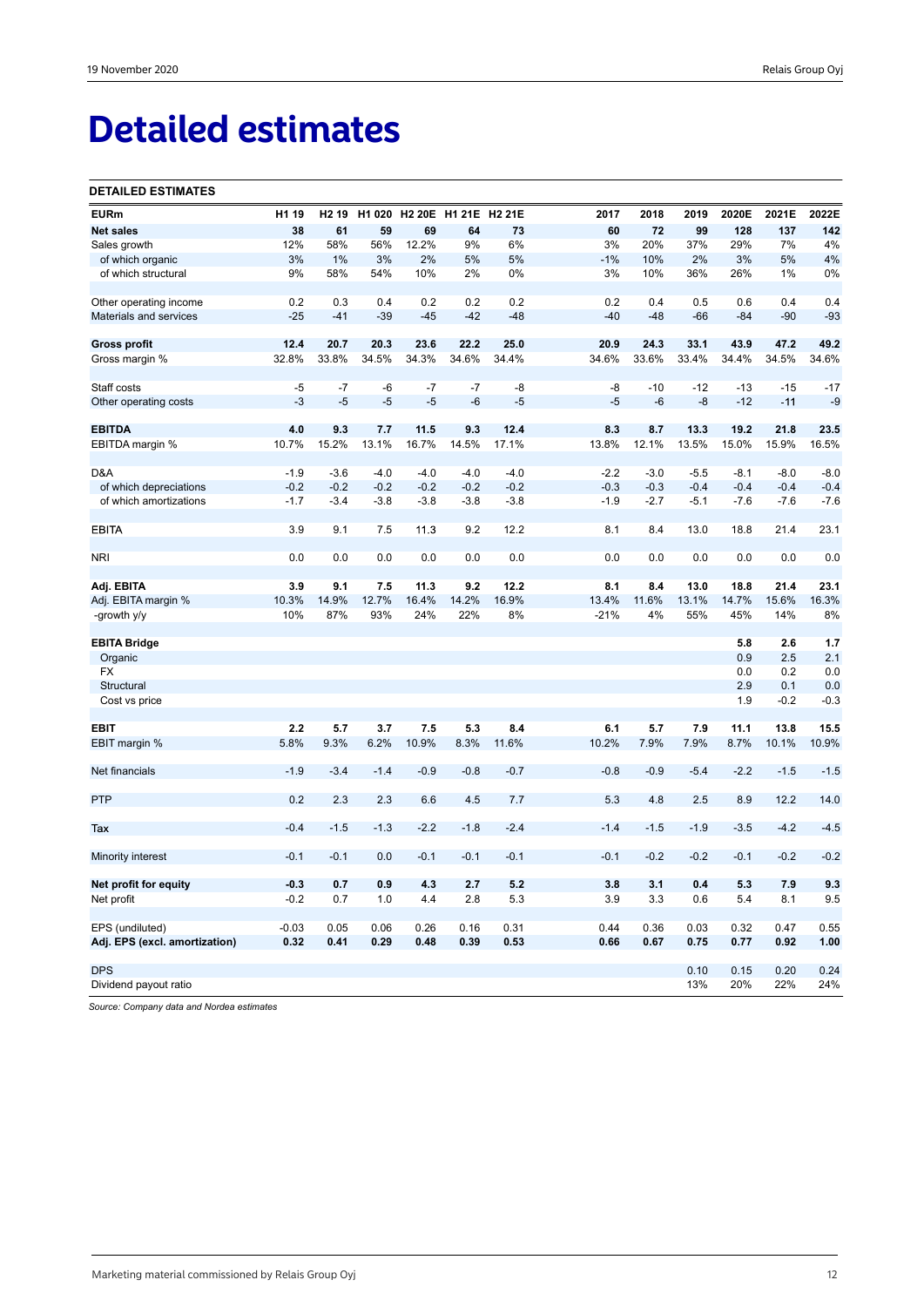A sluggish economy could negatively affect car service and spare parts sales

# **Risk factors**

Below, we list the main risk factors we find relevant for Relais Group. The purpose of this is not to provide a comprehensive picture of all of the risks that the company may be subject to, but instead to highlight those that we find most relevant. The main risks we identify relate to the general Finnish economy, car spare parts sales and vehicle service business. In addition, the current COVID-19 situation creates high uncertainty regarding consumer behaviour, which could hamper Relais' sales and earnings if people postpone their car service spending.

# **General economy**

The car service industry is to some extent dependent on the general economy. In times of strong economic activity, people are more inclined to spend money on car service and upgrades. Typically, unemployment rates decrease at such times, which increases consumers' disposable income.

Currently, the outlook for the Nordic economies has worsened, which could have a negative impact on Relais' sales if people start cutting back on car service spending and/or postpone servicing their cars. The current COVID-19 impact is not clear, but it will most likely be large due to the slowdown in economic activity. The length of the situation is not clear and further downside to economic forecasts persists.

# **Increasing competition**

We note that the car spare parts market is still very fragmented, and should other players take an active role in market consolidation this could hurt the sales prospects of Relais and also profitability if competitors became more aggressive on pricing.

# **Dependency on suppliers**

As Relais is importing its goods and not producing spare parts or equipment itself, the company could be seriously negatively affected if its suppliers are unable to deliver products as agreed or if the quality of products decreases significantly.

The coronavirus situation might cause supply-side problems and extra freight costs, while a prolonged situation might even hamper demand for Relais' spare parts and equipment.

# **Risks related to expansion**

Relais' ambitions to grow fast do not come without costs, investments and risks. M&A could increase costs temporarily, or more long term in the worst case if acquisitions were to fail or integration was to be executed poorly. Hence it is important for the company to maintain good cost control and clear M&A execution plans so as not to hamper earnings.

# **Dependency on key employees**

Relais is very much dependent on the efforts of its management team and the board of directors. These key persons have substantial knowledge of running listed companies as well as broad sector knowledge. Should these people leave, it might take some time to find replacements, and should key employees join a competitor or start a competing business, this could significantly hamper Relais' business, leading to the loss of clients or even suppliers.

# **Financial position**

Relais has high growth ambitions and hence we do not rule out the need for additional equity to support future M&A activity. An equity issue could dilute the current shareholders' ownership. However, we believe that Relais has limited need for additional capital as the company has raised EUR 20m of new capital via its recent IPO and it has a strong cash conversion ratio.

# **Substantial amount of intangible assets**

Due to M&A, Relais has accumulated a significant amount of goodwill on its balance sheet and should a future test (in case the company switches to IFRS accounting standards) show a significant decline in the value of goodwill, it could have a huge

Competitors consolidating the market could hamper Relais' growth prospects

Disturbances by suppliers may affect product availability

If not executed well, high M&A activity may increase costs

Key employees leaving could lead to the loss of clients

A share issue could dilute current shareholders' ownership

Significant writedown of goodwill could worsen the financial position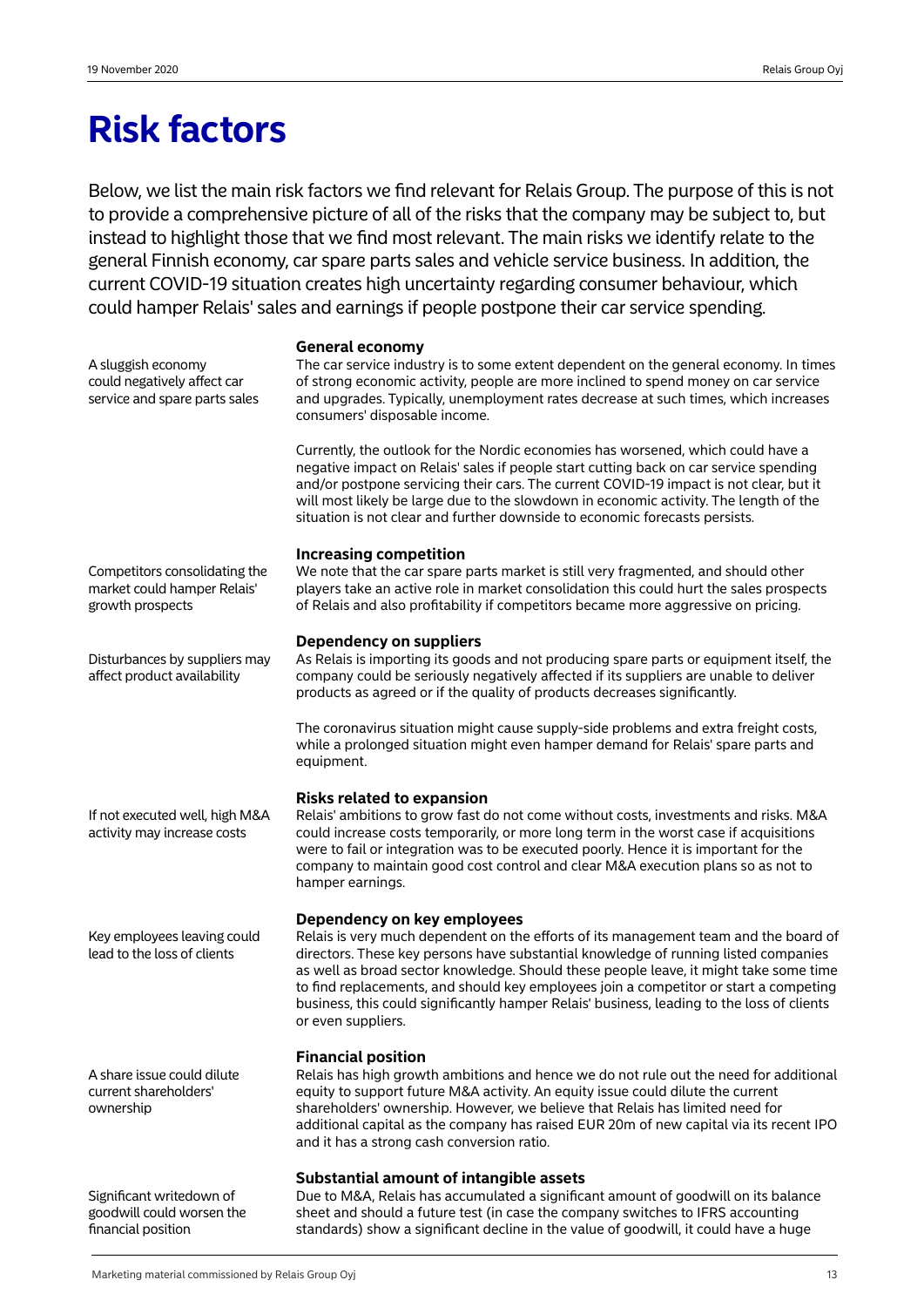impact on the balance sheet and earnings. A weakening balance sheet could limit the possibility of new financing and hence have a negative impact on future M&A and business operations.

# **IT systems**

Crucial IT system failures or slow adaption to new technology can put Relais in a disadvantageous position

Relais is dependent on its IT systems and any disruption in these could affect the company's daily business and reputation or even increase its costs. Also, a slow adaption to new technology could leave Relais in a disadvantageous position versus its competitors.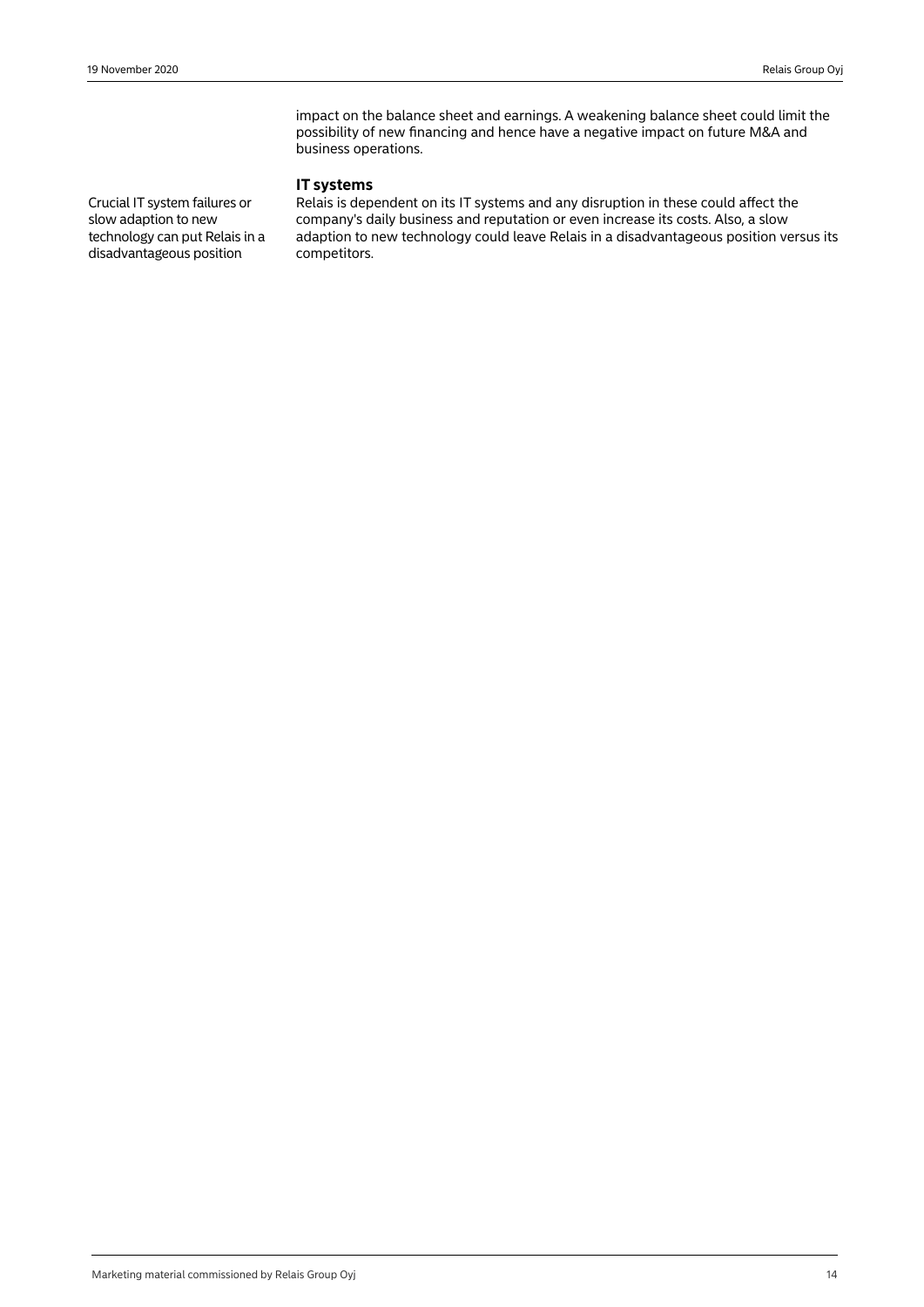# **Reported numbers and forecasts**

| <b>INCOME STATEMENT</b>                      |                               |                     |                  |                  |                        |                     |                |                     |               |                |                |
|----------------------------------------------|-------------------------------|---------------------|------------------|------------------|------------------------|---------------------|----------------|---------------------|---------------|----------------|----------------|
| <b>EURm</b>                                  | 2012                          | 2013                | 2014             | 2015             | 2016                   | 2017                | 2018           | 2019                | 2020E         | 2021E          | 2022E          |
| <b>Total revenue</b>                         | 31                            | 32                  | 42               | 54               | 59                     | 60                  | 72             | 99                  | 128           | 137            | 142            |
| Revenue growth                               | 10.7%                         | 3.2%                | 31.3%            | 28.6%            | 9.1%                   | 2.6%                | 19.9%          | 36.6%               | 29.0%         | 7.2%           | 4.0%           |
| of which organic                             | 11.4%                         | 4.4%                | 7.0%             | 8.8%             | 9.5%                   | $-0.8%$             | 9.5%           | 2.0%                | 2.5%          | 5.0%           | 4.0%           |
| of which FX                                  | 0.0%                          | 0.0%                | 0.0%             | 0.0%             | 0.0%                   | $0.0\%$             | $0.0\%$        | $-1.1%$             | 0.1%          | 1.4%           | $0.0\%$        |
| <b>EBITDA</b>                                | $\mathbf{0}$                  | 0                   | 0                | 0                | 9                      | 8                   | 9              | 13                  | 19            | 22             | 24             |
| Depreciation and impairments PPE             | $\mathbf 0$                   | 0                   | 0                | 0                | 0                      | 0                   | 0              | 0                   | 0             | 0              | 0              |
| of which leased assets                       | $\mathbf{0}$<br>0             | 0                   | 0                | 0                | 0<br>9                 | $\bf 0$             | 0              | $\bf 0$             | 0             | $\mathbf 0$    | $\mathbf 0$    |
| <b>EBITA</b><br>Amortisation and impairments | $\mathbf{0}$                  | 0<br>0              | 0<br>$\mathbf 0$ | 0<br>0           | $-2$                   | 8<br>$-2$           | 8<br>-3        | 13<br>$-5$          | 19<br>-8      | 21<br>$-8$     | 23<br>$-8$     |
| EBIT                                         | n.a.                          | n.a.                | n.a.             | n.a.             | 7                      | 6                   | 6              | 8                   | 11            | 14             | 16             |
| of which associates                          | 0                             | 0                   | 0                | 0                | 0                      | $\bf 0$             | $\mathbf 0$    | $\mathbf 0$         | 0             | $\mathbf 0$    | $\mathbf 0$    |
| Associates excluded from EBIT                | 0                             | 0                   | 0                | 0                | 0                      | 0                   | 0              | 0                   | 0             | 0              | 0              |
| Net financials                               | $\mathbf{0}$                  | 0                   | $\mathbf 0$      | 0                | $-1$                   | $-1$                | $-1$           | $-5$                | $-2$          | $-2$           | $-2$           |
| of which lease interest                      | 0                             | 0                   | 0                | 0                | $\pmb{0}$              | 0                   | 0              | 0                   | 0             | 0              | 0              |
| Changes in value, net                        | $\mathbf{0}$                  | 0                   | 0                | 0                | $-2$                   | $\mathbf 0$         | $\overline{0}$ | $\mathbf 0$         | 0             | $\mathbf 0$    | $\mathbf 0$    |
| Pre-tax profit                               | 0                             | 0                   | 0                | 0                | 4                      | 5                   | 5              | $\mathbf 2$         | 9             | 12             | 14             |
| Reported taxes                               | $\mathbf{0}$                  | 0                   | $\mathbf 0$      | $\mathbf 0$      | $-1$                   | $-1$                | $-2$           | $-2$                | $-3$          | $-4$           | $-5$           |
| Net profit from continued operations         | 0                             | 0                   | 0                | 0                | 3                      | 4                   | 3              | 1                   | 5             | 8              | 9              |
| Discontinued operations                      | $\mathbf 0$                   | $\overline{0}$      | $\mathbf 0$      | $\mathbf 0$      | $\mathbf 0$            | $\overline{0}$      | $\overline{0}$ | $\overline{0}$      | 0             | 0              | $\mathbf 0$    |
| Minority interests                           | $\mathbf 0$<br>$\overline{0}$ | 0<br>$\overline{0}$ | 0<br>$\mathbf 0$ | 0<br>$\mathbf 0$ | $-1$<br>$\overline{2}$ | 0<br>$\overline{4}$ | 0<br>3         | 0<br>$\overline{0}$ | 0<br>5        | 0<br>8         | 0<br>9         |
| Net profit to equity<br>EPS, EUR             | n.a.                          | n.a.                | n.a.             | n.a.             | 0.22                   | 0.42                | 0.34           | 0.03                | 0.30          | 0.44           | 0.52           |
| DPS, EUR                                     | 0.00                          | 0.00                | 0.00             | 0.00             | 0.00                   | 0.00                | 0.00           | 0.10                | 0.15          | 0.20           | 0.24           |
| of which ordinary                            | 0.00                          | 0.00                | 0.00             | 0.00             | 0.00                   | 0.00                | 0.00           | 0.10                | 0.15          | 0.20           | 0.24           |
| of which extraordinary                       | 0.00                          | 0.00                | 0.00             | 0.00             | 0.00                   | 0.00                | 0.00           | 0.00                | 0.00          | 0.00           | 0.00           |
|                                              |                               |                     |                  |                  |                        |                     |                |                     |               |                |                |
| Profit margin in percent                     |                               |                     |                  |                  |                        |                     |                |                     |               |                |                |
| <b>EBITDA</b>                                | 0.0%                          | 0.0%                | 0.0%             | 0.0%             | 15.2%                  | 13.8%               | 12.1%          | 13.5%               | 15.0%         | 15.9%          | 16.5%          |
| <b>EBITA</b>                                 | 0.0%                          | 0.0%                | 0.0%             | 0.0%             | 14.5%                  | 13.4%               | 11.6%          | 13.1%               | 14.7%         | 15.6%          | 16.3%          |
| EBIT                                         | n.a.                          | n.a.                | n.a.             | n.a.             | 11.6%                  | 10.2%               | 7.9%           | 7.9%                | 8.7%          | 10.1%          | 10.9%          |
|                                              |                               |                     |                  |                  |                        |                     |                |                     |               |                |                |
| Adjusted earnings                            | $\mathbf{0}$                  | $\mathbf 0$         | $\mathbf 0$      |                  |                        | 8                   | 9              | 13                  | 19            | 22             |                |
| EBITDA (adj)<br>EBITA (adj)                  | 0                             | 0                   | 0                | $\bf{0}$<br>0    | 11<br>10               | 8                   | 8              | 13                  | 19            | 21             | 24<br>23       |
| EBIT (adj)                                   | $\overline{0}$                | 0                   | $\overline{0}$   | $\mathbf 0$      | 8                      | $6\phantom{1}$      | 6              | 8                   | 11            | 14             | 16             |
| EPS (adj, EUR)                               | n.a.                          | n.a.                | n.a.             | n.a.             | 0.40                   | 0.42                | 0.34           | 0.29                | 0.30          | 0.44           | 0.52           |
|                                              |                               |                     |                  |                  |                        |                     |                |                     |               |                |                |
| Adjusted profit margins in percent           |                               |                     |                  |                  |                        |                     |                |                     |               |                |                |
| EBITDA (adj)                                 | 0.0%                          | 0.0%                | 0.0%             | 0.0%             | 18.0%                  | 13.8%               | 12.1%          | 13.5%               | 15.0%         | 15.9%          | 16.5%          |
| EBITA (adj)                                  | 0.0%                          | 0.0%                | 0.0%             | $0.0\%$          | 17.3%                  | 13.4%               | 11.6%          | 13.1%               | 14.7%         | 15.6%          | 16.3%          |
| EBIT (adj)                                   | 0.0%                          | 0.0%                | 0.0%             | 0.0%             | 14.4%                  | 10.2%               | 7.9%           | 7.9%                | 8.7%          | 10.1%          | 10.9%          |
|                                              |                               |                     |                  |                  |                        |                     |                |                     |               |                |                |
| <b>Performance metrics</b>                   |                               |                     |                  |                  |                        |                     |                |                     |               |                |                |
| CAGR last 5 years                            |                               |                     |                  |                  |                        |                     |                |                     |               |                |                |
| Net revenue<br><b>EBITDA</b>                 | n.a.                          | n.a.                | n.a.             | 17.6%            | 16.0%                  | 14.3%               | 17.8%          | 18.7%               | 18.8%         | 18.4%<br>19.4% | 18.7%<br>23.0% |
| <b>EBIT</b>                                  | n.m.<br>n.a.                  | n.m.<br>n.a.        | n.m.<br>n.a.     | n.m.<br>n.a.     | n.m.<br>n.a.           | n.m.<br>n.a.        | n.m.<br>n.a.   | n.m.<br>n.a.        | n.m.<br>n.a.  | 15.0%          | 20.4%          |
| <b>EPS</b>                                   | n.a.                          | n.a.                | n.a.             | n.a.             | n.a.                   | n.a.                | n.a.           | n.a.                | n.a.          | 15.1%          | 4.5%           |
| <b>DPS</b>                                   | n.m.                          | n.m.                | n.m.             | n.m.             | n.m.                   | n.m.                | n.m.           | n.m.                | n.m.          | n.m.           | n.m.           |
| Average last 5 years                         |                               |                     |                  |                  |                        |                     |                |                     |               |                |                |
| Average EBIT margin                          | n.a.                          | n.a.                | n.a.             | n.a.             | n.a.                   | n.a.                | n.a.           | n.a.                | 9.0%          | 9.0%           | 9.3%           |
| Average EBITDA margin                        | n.a.                          | n.a.                | 0.0%             | 0.0%             | 4.1%                   | 7.0%                | 9.0%           | 11.4%               | 14.0%         | 14.4%          | 15.0%          |
| <b>VALUATION RATIOS - ADJUSTED EARNINGS</b>  |                               |                     |                  |                  |                        |                     |                |                     |               |                |                |
|                                              | 2012                          |                     |                  |                  |                        |                     |                |                     |               |                |                |
| <b>EURm</b><br>$P/E$ (adj)                   |                               | 2013                | 2014             | 2015             | 2016                   | 2017                | 2018           | 2019<br>28.0        | 2020E<br>32.7 | 2021E<br>22.0  | 2022E<br>18.7  |
| EV/EBITDA (adj)                              | n.a.<br>n.a.                  | n.a.<br>n.a.        | n.a.<br>n.a.     | n.a.<br>n.a.     | n.a.<br>n.a.           | n.a.<br>n.a.        | n.a.<br>n.a.   | 10.2                | 11.1          | 9.3            | 8.1            |
| EV/EBITA (adj)                               | n.a.                          | n.a.                | n.a.             | n.a.             | n.a.                   | n.a.                | n.a.           | 10.5                | 11.3          | 9.4            | 8.2            |
| EV/EBIT (adj)                                | n.a.                          | n.a.                | n.a.             | n.a.             | n.a.                   | n.a.                | n.a.           | 17.3                | 19.1          | 14.7           | 12.2           |
| <b>VALUATION RATIOS - REPORTED EARNINGS</b>  |                               |                     |                  |                  |                        |                     |                |                     |               |                |                |
|                                              |                               |                     |                  |                  |                        |                     |                |                     |               |                |                |
| <b>EURm</b>                                  | 2012                          | 2013                | 2014             | 2015             | 2016                   | 2017                | 2018           | 2019                | 2020E         | 2021E          | 2022E          |
| P/E                                          | n.a.                          | n.a.                | n.a.             | n.a.             | n.a.                   | n.a.                | n.a.           | n.m.                | 32.7          | 22.0           | 18.7           |
| EV/Sales                                     | n.a.                          | n.a.                | n.a.             | n.a.             | n.a.                   | n.a.                | n.a.           | 1.37                | 1.67          | 1.48           | 1.33           |
| EV/EBITDA                                    | n.a.                          | n.a.                | n.a.             | n.a.             | n.a.                   | n.a.                | n.a.           | 10.2                | 11.1          | 9.3            | 8.1            |
| EV/EBITA                                     | n.a.                          | n.a.                | n.a.             | n.a.             | n.a.                   | n.a.                | n.a.           | 10.5                | 11.3          | 9.4            | 8.2            |
| EV/EBIT<br>Dividend yield (ord.)             | n.a.<br>n.a.                  | n.a.<br>n.a.        | n.a.<br>n.a.     | n.a.<br>n.a.     | n.a.<br>n.a.           | n.a.<br>n.a.        | n.a.<br>n.a.   | 17.3<br>1.2%        | 19.1<br>1.5%  | 14.7<br>2.1%   | 12.2<br>2.5%   |
| FCF yield                                    | n.a.                          | n.a.                | n.a.             | n.a.             | n.a.                   | n.a.                | n.a.           | $-61.8%$            | $-5.0%$       | 7.6%           | 9.4%           |
| FCF Yield bef A&D, lease adj                 | n.a.                          | n.a.                | n.a.             | n.a.             | n.a.                   | n.a.                | n.a.           | 1.4%                | 3.4%          | 7.6%           | 9.4%           |
| Payout ratio                                 | n.a.                          | n.a.                | n.a.             | n.a.             | 0.0%                   | $0.0\%$             | $0.0\%$        | 319.0%              | 50.6%         | 45.5%          | 46.3%          |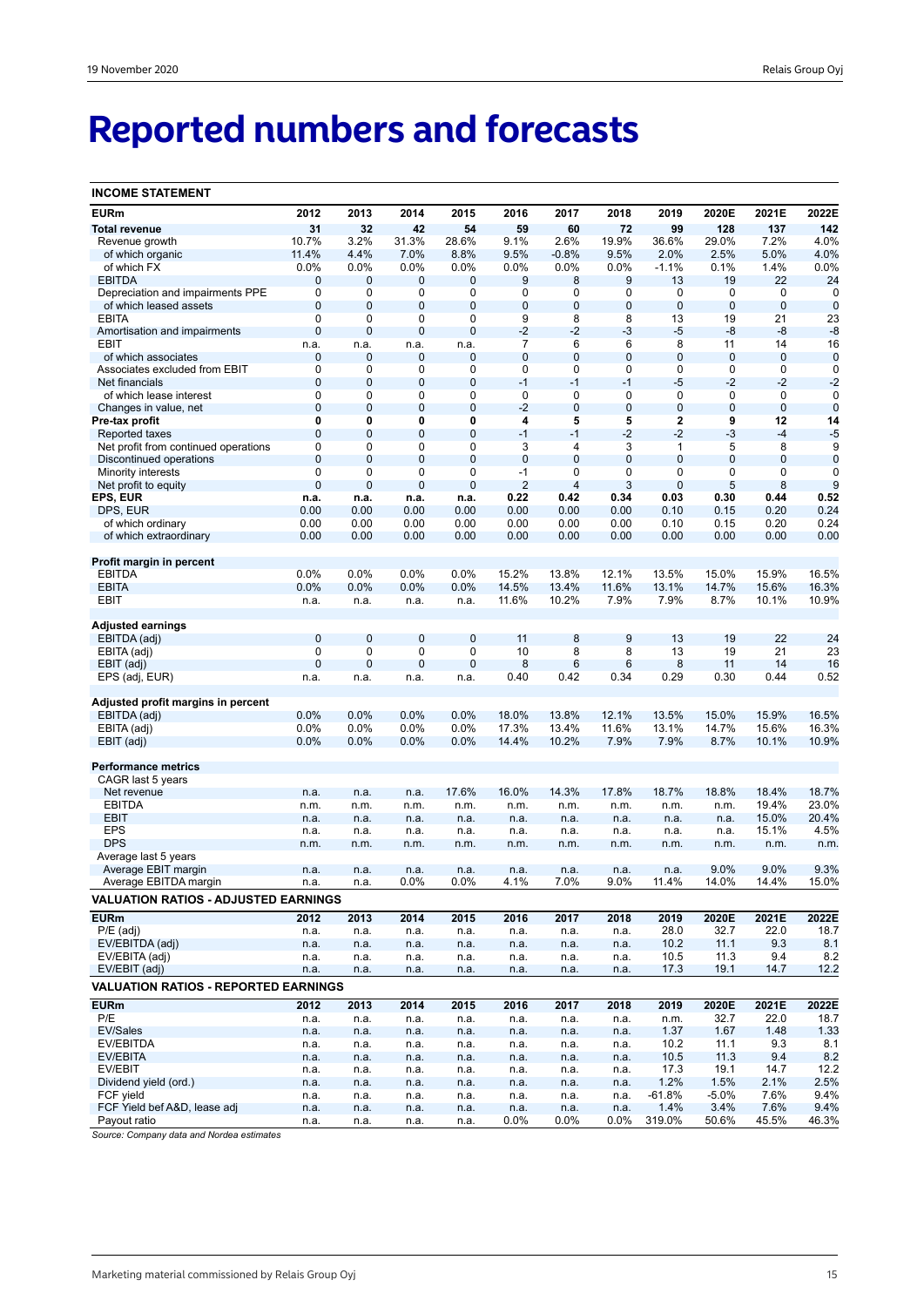# **BALANCE SHEET**

| <b>EURm</b>                           | 2012           | 2013           | 2014           | 2015           | 2016           | 2017           | 2018           | 2019           | 2020E          | 2021E          | 2022E          |
|---------------------------------------|----------------|----------------|----------------|----------------|----------------|----------------|----------------|----------------|----------------|----------------|----------------|
| Intangible assets                     | $\mathbf{0}$   | $\Omega$       | $\overline{0}$ | $\overline{0}$ | 5              | $\overline{7}$ | 5              | 54             | 61             | 54             | 46             |
| of which R&D                          | $\overline{0}$ | $\mathbf 0$    | 0              | $\overline{0}$ | 0              | 0              | 0              | $\mathbf 0$    | $\mathbf 0$    | $\overline{0}$ | $\mathbf 0$    |
| of which other intangibles            | $\overline{0}$ | $\Omega$       | $\overline{0}$ | 0              | $\overline{0}$ | $\mathbf 0$    | $\mathbf 0$    | $\mathbf{1}$   | $\mathbf{1}$   | 1              | 1              |
| of which goodwill                     | $\overline{0}$ | 0              | $\overline{0}$ | $\overline{0}$ | 5              | $\overline{7}$ | 5              | 54             | 61             | 53             | 45             |
| Tangible assets                       | $\overline{0}$ | $\mathbf 0$    | $\overline{0}$ | 0              | $\mathbf{1}$   | $\mathbf{1}$   | $\mathbf{1}$   | $\mathbf{1}$   | $\mathbf{1}$   | $\mathbf{1}$   | $\mathbf{1}$   |
| of which leased assets                | 0              | $\mathbf 0$    | 0              | 0              | 0              | 0              | 0              | 0              | 0              | 0              | $\mathbf 0$    |
| Shares associates                     | $\overline{0}$ | $\mathbf 0$    | $\overline{0}$ | 0              | $\overline{0}$ | $\mathbf 0$    | $\overline{0}$ | $\mathbf{0}$   | $\overline{0}$ | $\overline{0}$ | $\mathbf 0$    |
| Interest bearing assets               | $\mathbf 0$    | 0              | 0              | 0              | 0              | 0              | 0              | $\mathbf 0$    | $\mathbf 0$    | 0              | 0              |
| Deferred tax assets                   | $\overline{0}$ | $\overline{0}$ | $\overline{0}$ | 0              | $\overline{0}$ | $\overline{0}$ | $\overline{0}$ | $\overline{0}$ | $\mathbf{0}$   | $\overline{0}$ | $\mathbf 0$    |
| Other non-IB non-current assets       | $\overline{0}$ | $\mathbf 0$    | 0              | 0              | 0              | 0              | 0              | $\mathbf 0$    | $\mathbf 0$    | $\overline{0}$ | 0              |
| Other non-current assets              | $\overline{0}$ | $\overline{0}$ | $\overline{0}$ | $\overline{0}$ | $\overline{0}$ | $\overline{0}$ | $\overline{0}$ | $\overline{0}$ | $\overline{0}$ | $\overline{0}$ | $\overline{0}$ |
| Total non-current assets              | $\mathbf 0$    | 0              | 0              | $\overline{0}$ | 5              | 8              | 6              | 55             | 62             | 54             | 47             |
| Inventory                             | $\overline{0}$ | $\overline{0}$ | $\overline{0}$ | 0              | 26             | 27             | 29             | 43             | 50             | 52             | 53             |
| Accounts receivable                   | 0              | 0              | 0              | 0              | 5              | 8              | 8              | 12             | 13             | 14             | 14             |
| Short-term leased assets              | $\overline{0}$ | $\overline{0}$ | $\overline{0}$ | 0              | $\overline{0}$ | $\overline{0}$ | $\overline{0}$ | $\overline{0}$ | $\overline{0}$ | $\overline{0}$ | $\overline{0}$ |
| Other current assets                  | 0              | $\Omega$       | 0              | 0              | 3              | 1              | 2              | 3              | 4              | 5              | 5              |
| Cash and bank                         | $\overline{0}$ | $\Omega$       | $\overline{0}$ | $\overline{0}$ | $\mathbf{1}$   | $\overline{2}$ | $\overline{2}$ | 30             | 22             | 26             | 34             |
| <b>Total current assets</b>           | $\Omega$       | $\Omega$       | $\Omega$       | $\Omega$       | 35             | 37             | 42             | 88             | 89             | 96             | 105            |
| Assets held for sale                  | $\overline{0}$ | $\overline{0}$ | $\overline{0}$ | n.a.           | n.a.           | n.a.           | n.a.           | n.a.           | n.a.           | n.a.           | n.a.           |
| Total assets                          | $\overline{0}$ | 0              | 0              | 0              | 40             | 45             | 48             | 143            | 151            | 150            | 152            |
| Shareholders equity                   | $\mathbf 0$    | $\Omega$       | 0              | 0              | 6              | 11             | 17             | 64             | 73             | 78             | 84             |
| Of which preferred stocks             | $\mathbf 0$    | $\overline{0}$ | $\mathbf 0$    | $\mathbf 0$    | $\mathbf 0$    | 0              | $\overline{0}$ | $\mathbf 0$    | $\mathbf 0$    | $\mathbf 0$    | $\mathbf 0$    |
| Of which equity part of hybrid debt   | $\mathbf 0$    | $\mathbf 0$    | 0              | $\mathbf 0$    | 0              | 0              | $\mathbf 0$    | $\mathbf 0$    | $\mathbf 0$    | 0              | 0              |
| Minority interest                     | $\overline{0}$ | $\overline{0}$ | $\overline{0}$ | 0              | 3              | 3              | $\overline{1}$ | $\overline{0}$ | $\overline{0}$ | $\overline{0}$ | $\mathbf{1}$   |
| <b>Total Equity</b>                   | $\Omega$       | $\Omega$       | $\Omega$       | 0              | 9              | 14             | 17             | 64             | 73             | 79             | 85             |
| Deferred tax                          | $\overline{0}$ | $\overline{0}$ | $\overline{0}$ | 0              | $\overline{0}$ | $\overline{0}$ | $\overline{0}$ | $\overline{2}$ | $\overline{2}$ | $\overline{2}$ | $\overline{2}$ |
| Long term interest bearing debt       | $\overline{0}$ | $\overline{0}$ | $\overline{0}$ | $\overline{0}$ | 15             | 11             | 14             | 59             | 57             | 49             | 44             |
| Pension provisions                    | $\mathbf 0$    | $\overline{0}$ | $\overline{0}$ | 0              | $\overline{0}$ | $\overline{0}$ | $\overline{0}$ | $\overline{0}$ | $\overline{0}$ | $\overline{0}$ | $\overline{0}$ |
| Other long-term provisions            | $\overline{0}$ | $\overline{0}$ | $\overline{0}$ | $\overline{0}$ | $\overline{0}$ | $\overline{0}$ | $\overline{0}$ | $\overline{0}$ | $\overline{0}$ | $\overline{0}$ | $\Omega$       |
| Other long-term liabilities           | $\mathbf 0$    | $\overline{0}$ | $\overline{0}$ | 0              | 3              | 0              | $\overline{2}$ | $\overline{0}$ | $\overline{0}$ | $\overline{0}$ | $\overline{0}$ |
| Non-current lease debt                | $\overline{0}$ | 0              | $\overline{0}$ | $\overline{0}$ | 0              | $\overline{0}$ | 0              | $\mathbf 0$    | $\overline{0}$ | $\overline{0}$ | $\mathbf 0$    |
| Convertible debt                      | $\mathbf 0$    | $\mathbf 0$    | $\overline{0}$ | 0              | $\overline{0}$ | $\mathbf{0}$   | $\overline{0}$ | $\overline{0}$ | $\overline{0}$ | $\overline{0}$ | $\mathbf 0$    |
| Shareholder debt                      | $\overline{0}$ | 0              | 0              | 0              | 0              | 0              | $\mathbf 0$    | $\Omega$       | $\mathbf 0$    | $\overline{0}$ | $\mathbf 0$    |
| Hybrid debt                           | $\mathbf{0}$   | $\mathbf 0$    | 0              | 0              | $\mathbf 0$    | $\overline{0}$ | $\mathbf{0}$   | $\mathbf{0}$   | $\mathbf{0}$   | $\overline{0}$ | $\overline{0}$ |
| Total non-current liabilities         | $\mathbf 0$    | $\Omega$       | $\overline{0}$ | 0              | 18             | 12             | 16             | 62             | 59             | 52             | 47             |
| Short-term provisions                 | $\overline{0}$ | $\overline{0}$ | $\overline{0}$ | $\overline{0}$ | $\overline{0}$ | $\overline{0}$ | $\overline{0}$ | $\overline{0}$ | $\overline{0}$ | $\mathbf{0}$   | $\mathbf 0$    |
| Accounts payable                      | $\overline{0}$ | $\mathbf 0$    | $\overline{0}$ | $\overline{0}$ | 3              | 4              | 4              | 7              | 8              | $\overline{8}$ | 9              |
| Current lease debt                    | $\mathbf 0$    | $\Omega$       | $\overline{0}$ | $\overline{0}$ | $\overline{0}$ | $\overline{0}$ | $\overline{0}$ | $\Omega$       | $\overline{0}$ | $\overline{0}$ | $\mathbf 0$    |
| Other current liabilities             | $\mathbf 0$    | 0              | 0              | 0              | 3              | 4              | 5              | 6              | 6              | 7              | 7              |
| Short term interest bearing debt      | $\mathbf 0$    | $\Omega$       | 0              | 0              | 8              | 12             | 6              | 5              | 5              | 5              | 5              |
| <b>Total current liabilities</b>      | $\mathbf 0$    | $\mathbf 0$    | 0              | 0              | 14             | 19             | 15             | 18             | 19             | 20             | 20             |
| Liabilities for assets held for sale  | $\mathbf{0}$   | $\mathbf 0$    | 0              | 0              | $\mathbf 0$    | $\mathbf{0}$   | $\mathbf{0}$   | $\Omega$       | $\mathbf{0}$   | 0              | $\Omega$       |
| Total liabilities and equity          | 0              | 0              | 0              | 0              | 40             | 45             | 48             | 143            | 151            | 150            | 152            |
| <b>Balance sheet and debt metrics</b> |                |                |                |                |                |                |                |                |                |                |                |
| Net debt                              | $\mathbf{0}$   | $\Omega$       | 0              | 0              | 22             | 22             | 18             | 35             | 39             | 28             | 16             |
| of which lease debt                   | $\mathbf 0$    | $\mathbf 0$    | $\mathbf 0$    | $\pmb{0}$      | $\mathbf 0$    | $\mathbf 0$    | $\mathbf 0$    | $\mathbf 0$    | $\mathbf 0$    | $\mathbf 0$    | $\Omega$       |
| Working capital                       | $\mathbf{0}$   | $\Omega$       | $\mathbf 0$    | 0              | 28             | 28             | 31             | 46             | 53             | 55             | 56             |
| Invested capital                      | 0              | 0              | 0              | 0              | 34             | 36             | 37             | 101            | 115            | 110            | 103            |
| Capital employed                      | $\overline{0}$ | $\overline{0}$ | $\overline{0}$ | $\overline{0}$ | 32             | 37             | 37             | 128            | 135            | 133            | 134            |
| <b>ROE</b>                            | n.m.           | n.m.           | n.m.           | n.m.           | 64.1%          | 44.7%          | 22.7%          | 1.0%           | 7.8%           | 10.4%          | 11.4%          |
| <b>ROIC</b>                           | n.m.           | n.m.           | n.m.           | n.m.           | 35.3%          | 12.4%          | 11.1%          | 8.0%           | 7.2%           | 8.6%           | 10.2%          |
| <b>ROCE</b>                           | n.m.           | n.m.           | n.m.           | n.m.           | 53.4%          | 17.9%          | 15.7%          | 9.6%           | 8.7%           | 10.6%          | 11.9%          |
|                                       |                |                |                |                |                |                |                |                |                |                |                |
| Net debt/EBITDA                       | n.m.           | n.m.           | n.m.           | n.m.           | 2.5            | 2.6            | 2.0            | 2.6            | 2.0            | 1.3            | 0.7            |
| Interest coverage                     | n.a.           | n.a.           | n.a.           | n.a.           | n.m.           | n.m.           | n.m.           | n.m.           | n.m.           | n.m.           | n.m.           |
| Equity ratio                          | n.m.           | n.m.           | n.m.           | n.m.           | 15.2%          | 23.8%          | 34.7%          | 44.5%          | 48.3%          | 52.1%          | 55.4%          |
| Net gearing                           | n.m.           | n.m.           | n.m.           | n.m.           | 244.3%         | 152.2%         | 102.0%         | 54.3%          | 53.6%          | 36.2%          | 18.4%          |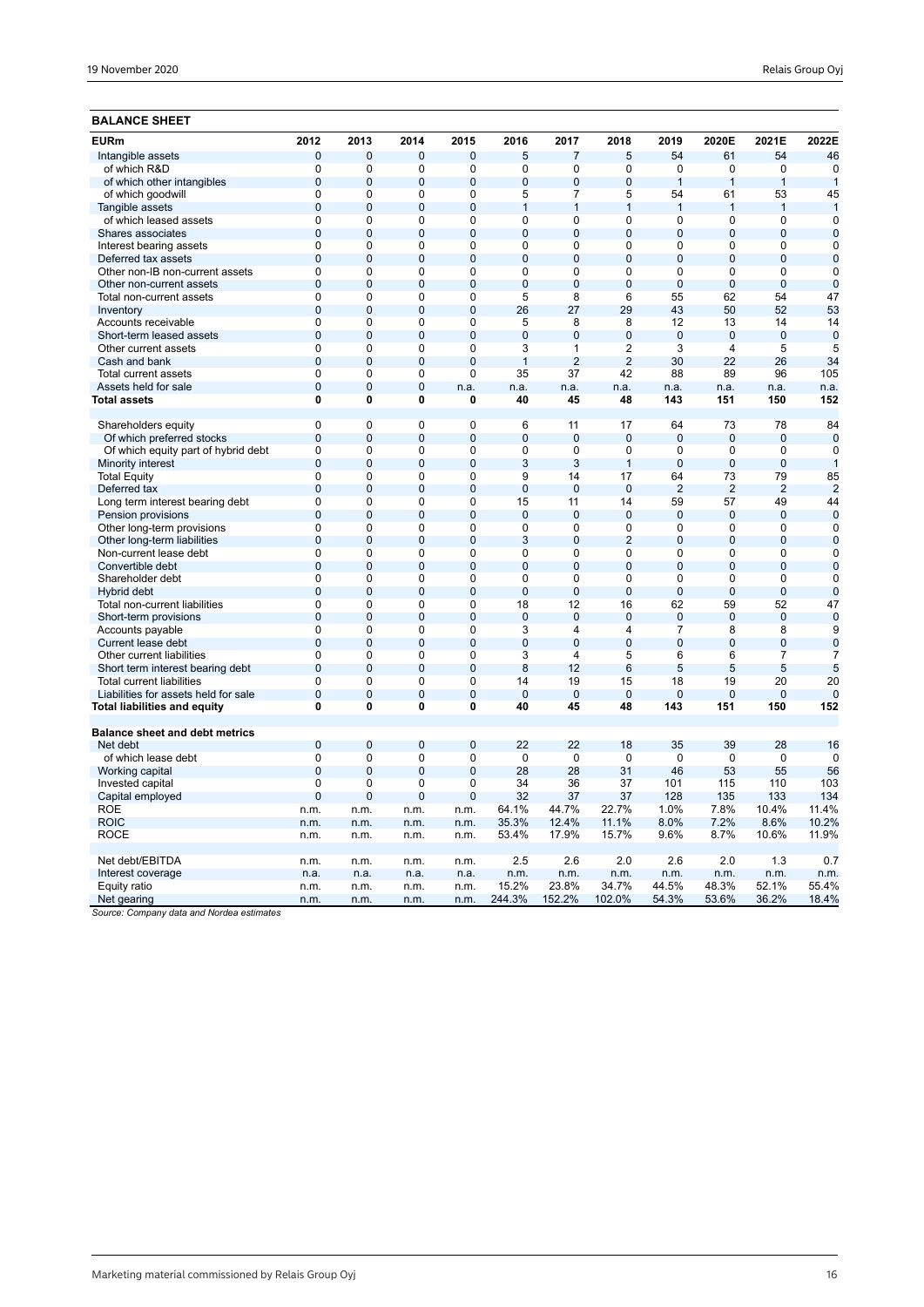# **CASH FLOW STATEMENT**

| <b>EURm</b>                         | 2012         | 2013           | 2014           | 2015           | 2016           | 2017           | 2018           | 2019           | 2020E          | 2021E        | 2022E          |
|-------------------------------------|--------------|----------------|----------------|----------------|----------------|----------------|----------------|----------------|----------------|--------------|----------------|
| <b>EBITDA (adj) for associates</b>  | 0            | 0              | 0              | 0              | 9              | 8              | 9              | 13             | 19             | 22           | 24             |
| Paid taxes                          | $\Omega$     | 0              | $\Omega$       | 0              | 0              | 0              | $-2$           | $-2$           | $-3$           | $-4$         | $-5$           |
| Net financials                      | $\mathbf{0}$ | $\overline{0}$ | $\mathbf{0}$   | $\mathbf{0}$   | 0              | $\mathbf{0}$   | $-1$           | $-6$           | $-2$           | $-2$         | $-2$           |
| Change in provisions                | $\Omega$     | $\Omega$       | $\Omega$       | 0              | $\Omega$       | 0              | $\Omega$       | $\Omega$       | 0              | 0            | 0              |
| Change in other LT non-IB           | $\mathbf 0$  | $\mathbf{0}$   | 0              | $\mathbf{0}$   | 3              | $-3$           | $\overline{2}$ | $-2$           | $\mathbf{0}$   | 0            | $\overline{0}$ |
| Cash flow to/from associates        | $\Omega$     | $\Omega$       | 0              | 0              | $\Omega$       | 0              | 0              | 0              | 0              | 0            | 0              |
| Dividends paid to minorities        | $\Omega$     | $\Omega$       | $\overline{0}$ | $\mathbf{0}$   | $\overline{0}$ | $\mathbf{0}$   | $\overline{0}$ | $\overline{0}$ | $\Omega$       | $\mathbf{0}$ | $\overline{0}$ |
| Other adj to reconcile to cash flow | 0            | $\Omega$       | 0              | 0              | $-11$          | -6             | $-2$           | 1              | $\Omega$       | $\Omega$     | $\Omega$       |
| <b>Funds from operations (FFO)</b>  | $\bf{0}$     | $\bf{0}$       | $\bf{0}$       | $\bf{0}$       | $\mathbf 0$    | $\bf{0}$       | 6              | 5              | 14             | 16           | 17             |
| Change in NWC                       | $\Omega$     | 0              | $\Omega$       | $\Omega$       | $\Omega$       | $\Omega$       | $-2$           | $-3$           | $-7$           | $-2$         | $-1$           |
| Cash flow from operations (CFO)     | $\bf{0}$     | $\bf{0}$       | 0              | 0              | $\bf{0}$       | 0              | 3              | $\overline{2}$ | 6              | 14           | 17             |
| Capital expenditure                 | $\Omega$     | $\Omega$       | 0              | 0              | 0              | 0              | 0              | $\Omega$       | 0              | 0            | $\mathbf 0$    |
| Free cash flow before A&D           | $\bf{0}$     | $\mathbf{0}$   | 0              | 0              | 0              | 0              | 3              | 1              | 6              | 13           | 16             |
| Proceeds from sale of assets        | $\Omega$     | $\Omega$       | $\Omega$       | $\Omega$       | $\Omega$       | $\Omega$       | $\Omega$       | 1              | $\Omega$       | $\Omega$     | 0              |
| Acquisitions                        | $\Omega$     | $\Omega$       | $\overline{0}$ | $\mathbf{0}$   | $\overline{0}$ | $\mathbf{0}$   | $-1$           | $-65$          | $-15$          | $\Omega$     | $\mathbf 0$    |
| Free cash flow                      | $\Omega$     | $\Omega$       | $\Omega$       | $\Omega$       | $\Omega$       | $\Omega$       | $\overline{2}$ | $-63$          | $-9$           | 13           | 16             |
| Free cash flow bef A&D, lease adj   | $\Omega$     | $\Omega$       | $\overline{0}$ | $\overline{0}$ | $\mathbf{0}$   | $\Omega$       | 3              | $\overline{1}$ | 6              | 13           | 16             |
|                                     |              |                |                |                |                |                |                |                |                |              |                |
| Dividends paid                      | $\mathbf{0}$ | $\mathbf 0$    | 0              | $\mathbf{0}$   | 0              | $\overline{0}$ | $\overline{0}$ | $\overline{0}$ | $-1$           | $-3$         | $-3$           |
| Equity issues / buybacks            | 0            | $\Omega$       | 0              | 0              | 0              | 0              | 0              | 44             | 5              | 0            | $\Omega$       |
| Net change in debt                  | $\mathbf 0$  | $\mathbf{0}$   | 0              | 0              | 0              | $\overline{0}$ | $\overline{0}$ | 42             | $-3$           | $-8$         | $-5$           |
| Other financing adjustments         | 0            | $\Omega$       | $\Omega$       | 0              | 0              | 0              | $\Omega$       | 0              | $\Omega$       | 0            | $\Omega$       |
| Other non-cash adjustments          | $\mathbf{0}$ | $\mathbf 0$    | $\overline{0}$ | 0              | 1              | $\mathbf{1}$   | $-2$           | $\overline{4}$ | $\overline{0}$ | 0            | $\mathbf 0$    |
| Change in cash                      | $\Omega$     | $\Omega$       | $\Omega$       | $\Omega$       | 1              | 1              | 1              | 27             | $-7$           | 3            | 8              |
|                                     |              |                |                |                |                |                |                |                |                |              |                |
| <b>Cash flow metrics</b>            |              |                |                |                |                |                |                |                |                |              |                |
| Capex/D&A                           | n.m.         | n.m.           | n.m.           | n.m.           | 0.0%           | 0.0%           | 6.9%           | 7.3%           | 5.0%           | 5.0%         | 5.0%           |
| Capex/Sales                         | 0.0%         | 0.0%           | 0.0%           | 0.0%           | 0.0%           | 0.0%           | 0.3%           | 0.4%           | 0.3%           | 0.3%         | 0.3%           |
|                                     |              |                |                |                |                |                |                |                |                |              |                |
| Key information                     |              |                |                |                |                |                |                |                |                |              |                |
| Share price year end (/current)     | n.a.         | n.a.           | n.a.           | n.a.           | n.a.           | n.a.           | n.a.           | 8              | 10             | 10           | 10             |
| Market cap.                         | n.a.         | n.a.           | n.a.           | n.a.           | n.a.           | n.a.           | n.a.           | 101            | 173            | 173          | 173            |
| Enterprise value                    | n.a.         | n.a.           | n.a.           | n.a.           | n.a.           | n.a.           | n.a.           | 136            | 213            | 202          | 189            |
| Diluted no. of shares, year-end (m) | 0.0          | 0.0            | 0.0            | 0.0            | 9.1            | 9.1            | 9.1            | 12.3           | 17.9           | 17.9         | 17.9           |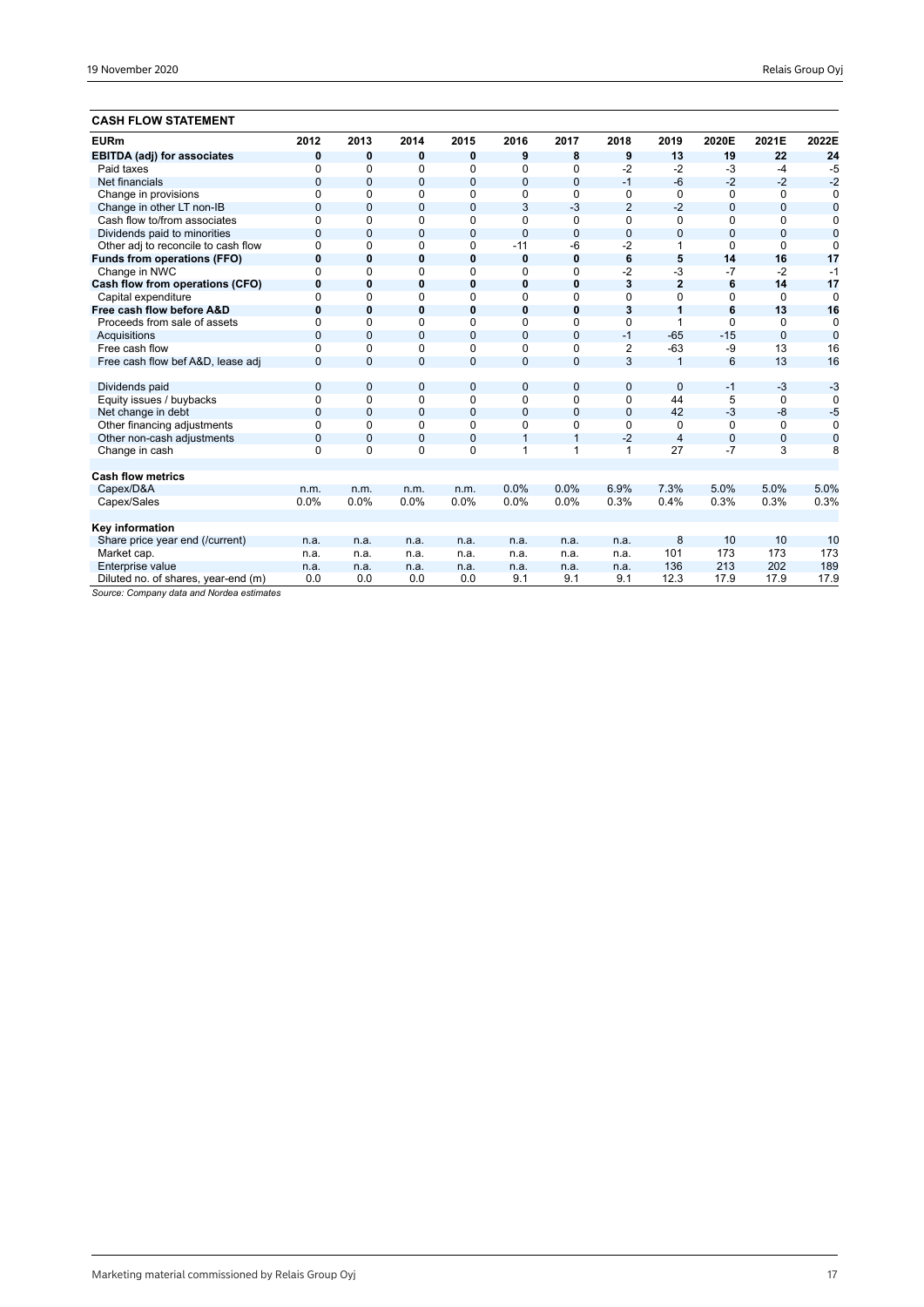# **Disclaimer and legal disclosures**

**Origin of the report**<br>This publication or report originates from: Nordea Bank Abp, including its branches Nordea Danmark, Filial af Nordea Bank Abp, Finland, Nordea Bank Abp, filial i Norge and<br>Nordea Bank Abp, filial i S

Nordea Bank Abp is supervised by the European Central Bank and the Finnish Financial Supervisory Authority and the branches are supervised by the European Central Bank and the Finnish Financial Supervisory Authority and the Financial Supervisory Authorities in their respective countries.

#### **Content of report**

This report has been prepared solely by Nordea Markets.

Opinions or suggestions from Nordea Markets credit and equity research may deviate from one another or from opinions presented by other departments in Nordea. This may typically be the result of differing time horizons, methodologies, contexts or other factors.

The information provided herein is not intended to constitute and does not constitute investment advice nor is the information intended as an offer or solicitation for the purchase or sale of any financial instrument. The information contained herein has no regard to the specific investment objectives, the financial situation or particular needs of any particular recipient. Relevant and specific professional advice should always be obtained before making any investment or credit decision

Opinions or ratings are based on one or more methods of valuation, for instance cash flow analysis, use of multiples, behavioural technical analyses of underlying market movements in combination with considerations of the market situation and the time horizon. Key assumptions of forecasts or ratings in research cited or reproduced appear<br>in the research material from the named sources. The subsequent versions of the report, provided that the relevant company/issuer is treated anew in such later versions of the report.

#### **Validity of the report**

All opinions and estimates in this report are, regardless of source, given in good faith, and may only be valid as of the stated date of this report and are subject to change without notice.

#### **No individual investment or tax advice**

The report is intended only to provide general and preliminary information to investors and shall not be construed as the basis for any investment decision. This report has<br>been prepared by Nordea Markets as general inform bears the risk of losses in connection with an investment.

Before acting on any information in this report, it is recommendable to consult (without being limited to) one's financial, legal, tax, accounting, or regulatory advisor in any relevant jurisdiction.

The information contained in this report does not constitute advice on the tax consequences of making any particular investment decision. Each investor shall make his/her own appraisal of the tax and other financial merits of his/her investment.

#### **Sources**

This report may be based on or contain information, such as opinions, estimates and valuations which emanate from: Nordea Markets' analysts or representatives, publicly available information, information from other units of Nordea, or other named sources.

To the extent this publication or report is based on or contain information emanating from other sources ("Other Sources") than Nordea Markets ("External Information"),<br>Nordea Markets has deemed the Other Sources to be rel accuracy, adequacy or completeness of the External Information.

#### **Limitation of liability**

Nordea or other associated and affiliated companies assume no liability as regards to any investment, divestment or retention decision taken by the investor on the basis of<br>this report. In no event will Nordea or other ass whether being considered as foreseeable or not) resulting from the information in this report.

#### **Risk information**

The risk of investing in certain financial instruments, including those mentioned in this report , is generally high, as their market value is exposed to a lot of different factors<br>such as the operational and financial con exchange rates, shifts in market sentiments etc. Where an investment or security is denominated in a different currency to the investor's currency of reference, changes in<br>rates of exchange may have an adverse effect on th Estimates of future performance are based on assumptions that may not be realized. When investing in individual shares, the investor may lose all or part of the investments.

#### **Conflicts of interest**

Readers of this document should note that Nordea Markets has received remuneration from the company mentioned in this document for the production of the report. The remuneration is not dependent on the content of the report.

Nordea, affiliates or staff in Nordea, may perform services for, solicit business from, hold long or short positions in, or otherwise be interested in the investments (including derivatives) of any company mentioned in the report.

To limit possible conflicts of interest and counter the abuse of inside knowledge, the analysts of Nordea Markets are subject to internal rules on sound ethical conduct, the management of inside information, handling of unpublished research material, contact with other units of Nordea and personal account dealing. The internal rules have been<br>prepared in accordance with applicable legislation cause others to abuse confidential information. It is the policy of Nordea Markets that no link exists between revenues from capital markets activities and individual analyst remuneration. Nordea and the branches are members of national stockbrokers' associations in each of the countries in which Nordea has head offices. Internal rules have<br>been developed in accordance with recommendations iss Policy, which may be viewed at www.nordea.com/mifid.

#### **Distribution restrictions**

The securities referred to in this report may not be eligible for sale in some jurisdictions. This report is not intended for, and must not be distributed to private customers in the UK or the US. This research report is intended only for, and may be distributed only to, accredited investors, expert investors or institutional investors in Singapore who may<br>contact Nordea Bank, Singapore Branch of 138 M

This publication or report may be distributed by Nordea Bank Abp Singapore Branch, which is subject to the supervision of the European Central Bank, the Finnish Financial<br>Supervisory Authority and the Monetary Authority of

This publication or report may be distributed in the UK to institutional investors by Nordea Bank Abp London Branch of 6th Floor, 5 Aldermanbury Square, London, EC2V<br>7AZ, which is under supervision of the European Central Conduct Authority and Prudential Regulation Authority in the United Kingdom. Details about the extent of our regulation by the Financial Conduct Authority and Prudential<br>Regulation Authority are available from us on reques

This report may not be mechanically duplicated, photocopied or otherwise reproduced, in full or in part, under applicable copyright laws.